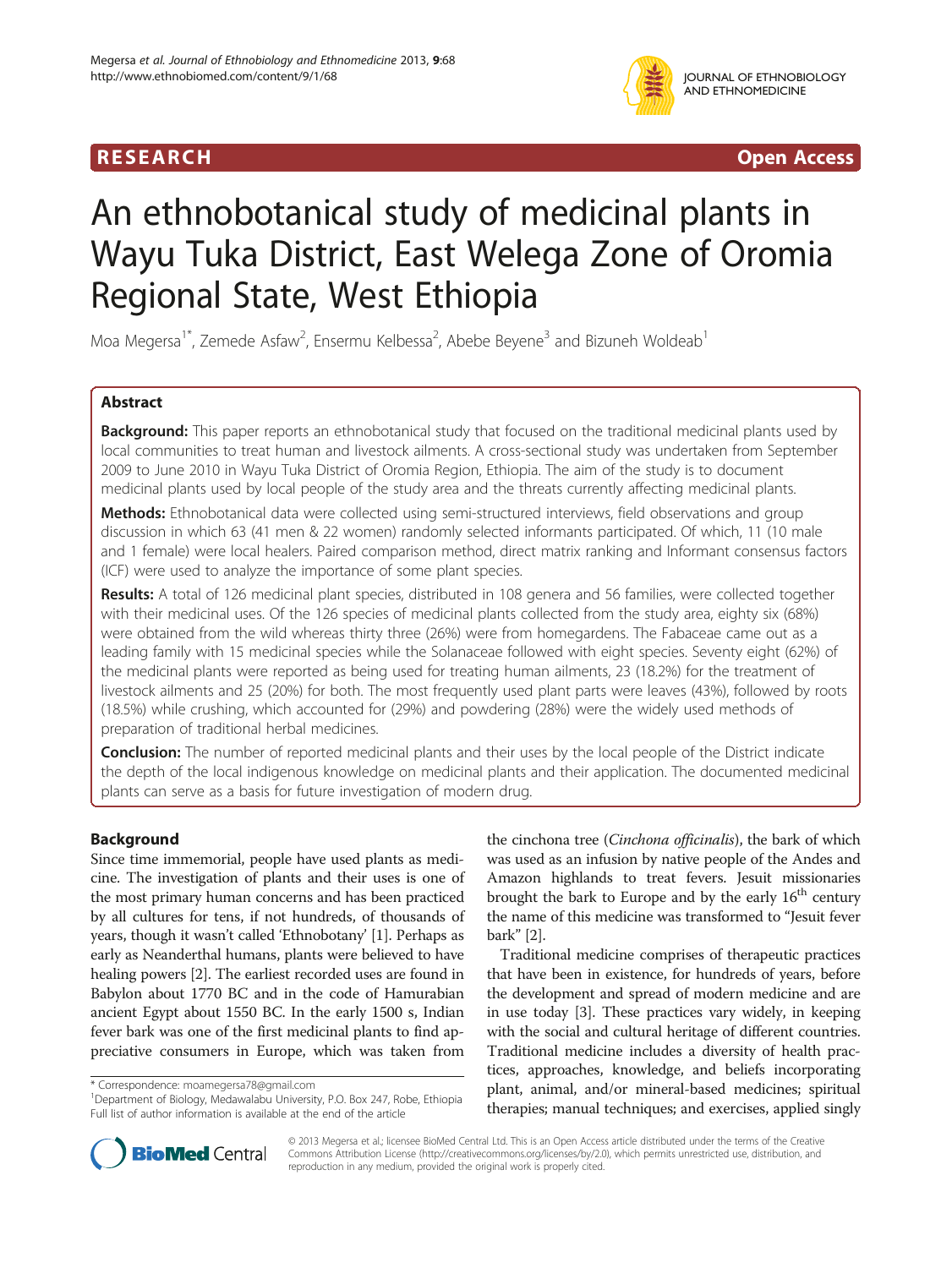or in combination to maintain well-being, as well as to treat, diagnose, or prevent illness [\[4](#page-16-0)]. Traditional medicine was once again redefined in 2008 as the sum total of knowledge, skills and practices based on the theories, beliefs and experiences indigenous to different cultures that are used to maintain health, as well as to prevent, diagnose, improve or treat physical and mental illnesses [[5](#page-16-0)].

A major component of traditional medicine is that which uses medicinal plants. Plant-based traditional medicine plays a key role in the development and advancement of modern studies by serving as a starting point for the development of novelties in drug discovery [[6\]](#page-16-0). Various modern drugs were extracted from traditional medicinal plants through the use of plant material following the ethnobotanical leads from indigenous cures used by traditional medical systems [[7](#page-16-0)]. On top of their use in fighting various ailments at local level, different medicinal plants are used as export commodities, which generate considerable income [[8\]](#page-16-0). China takes the lead (45%) by importing the highest number of herbal medicines for preparation of drugs and this is followed by the United States of America (15.6%) and Australia (10.5%) [[9\]](#page-16-0).

In Ethiopia, the use of traditional medicinal plants is widely practiced. The wide spread use of traditional medicine in Ethiopia could be attributed to cultural acceptability, efficacy against certain type of diseases, physical accessibility and economic affordability as compared to modern medicine [[10](#page-16-0)]. The size of the Ethiopian flora is estimated at 6,000 species of vascular plants of which about 10% are believed to be endemic [\[11](#page-16-0)-[18\]](#page-16-0). Traditional remedies are the most important and sometimes the only source of therapeutics for nearly 80% of the Ethiopian population and 95% of the preparations are of plant origin [[10\]](#page-16-0). Due to various reasons, such as knowledgeable people in the society, the knowledge on medicinal plants of the country is getting lost. Since the knowledge of traditional medicine is transferred orally from generation to generation, basic information on the use of the plants and the part used, drug preparation methods, the diseases treated and others may be lost and discarded in the knowledge transfer process. Therefore, documentation of medicinal plants and the indigenous wisdom associated with them is important in order to pass the knowledge to the next generation since the plant materials and the indigenous knowledge can be the basis for the invention of modern drugs on top of the heritage values of the resource. In addition, such studies are vital in order to identify threatened medicinal plant species to give due attention for proper management and conservation. Thus, this study was initiated to document the traditional medicinal plant knowledge of the people and the threats currently affecting medicinal plants in Wayu Tuka District.

### Materials and methods Study area and the people

Wayu Tuka District is situated at (8° 56′N and 9° 7′N) and (36° 32′E and 36° 48′E). It is located at about 322 km west of Addis Ababa, in the East Welega Zone of the Oromia National Regional State. The District covers an area of 28,952.795 ha and comprises 12 kebeles (smallest administrative unit) belonging to ten rural areas and two urban centers namely 'Boneya Molo', 'Gara Hudha', 'Gute Badya', 'Kichi', 'Komto', 'Migna Kura', 'Haro Chalchis', 'Gida Abalo', 'Gida Basaka', 'Wara Babo Miya', 'Gaba Jimata' and 'Gute' (Figure [1\)](#page-2-0).

According to Wayu Tuka District Agricultural Office [[19\]](#page-16-0), the altitude of the study area ranges from 1300– 3140 m.a.s.l, and the District has various topographic features. About 17,950.8445 ha (62%) of the land area is plain, 4,922.00575 ha (17%) hilly, and mountains and clifts account for 3,763.88675 ha (13%) and 2,316.238 ha (8%) respectively. The major soil types are clay loom, covering about 17371.68 ha (60%), sandy soil that stretches over an area of 10133.49 (35%) and clay constitutes 1447.64 ha (5%). The latter two soil types are suitable for agriculture including for cultivation of cereal crops including maize (Zea mays), sorghum (Sorghum bicolor) and 'teff' (Eragrostis tef) [\[19\]](#page-16-0).

Based on the metrological data recorded at Nekemte station for 10 years (1998–2007), the rainfall distribution of the district is unimodial. The rainy season is locally called 'Ganna' and it extends from May to August with the highest peak in June and August. The highest average monthly rainfall was recorded in June (4,026.7 mm) and the lowest in January (99.9 mm), with the hottest months from March to October. The maximum mean temperature was recorded in February and March (27.9°C) and the coldest months of the year stretch from November to January, the lowest temperature having been recorded in December and January (12.2°C). In general, the mean annual temperature and mean annual rainfall of the District are 18.8°C and 2,067 mm, respectively (Figure [2\)](#page-3-0).

The vegetation of the area belongs to the moist evergreen montane forest and this type of forest is known to occur in southwest Ethiopia, particularly in parts of Welega, Ilubabor and Kefa [\[20](#page-16-0)]. The common species in the area include Poutenia adolfifriederici, Trilepisium madagascariense, Morus mesozygia, Mimusops kummel, Podocarpus falcatus, Coffea arabica and Galiniera saxifraga.

Based on the 2007 population and housing census, the population of Wayu Tuka District is projected to be 66394, with 63325 (95.4%) in the rural, directly living on agriculture and assocciated activities also by supplying its produce to the neighboring urban dwellers. The people of the District belong to the Oromo ethnic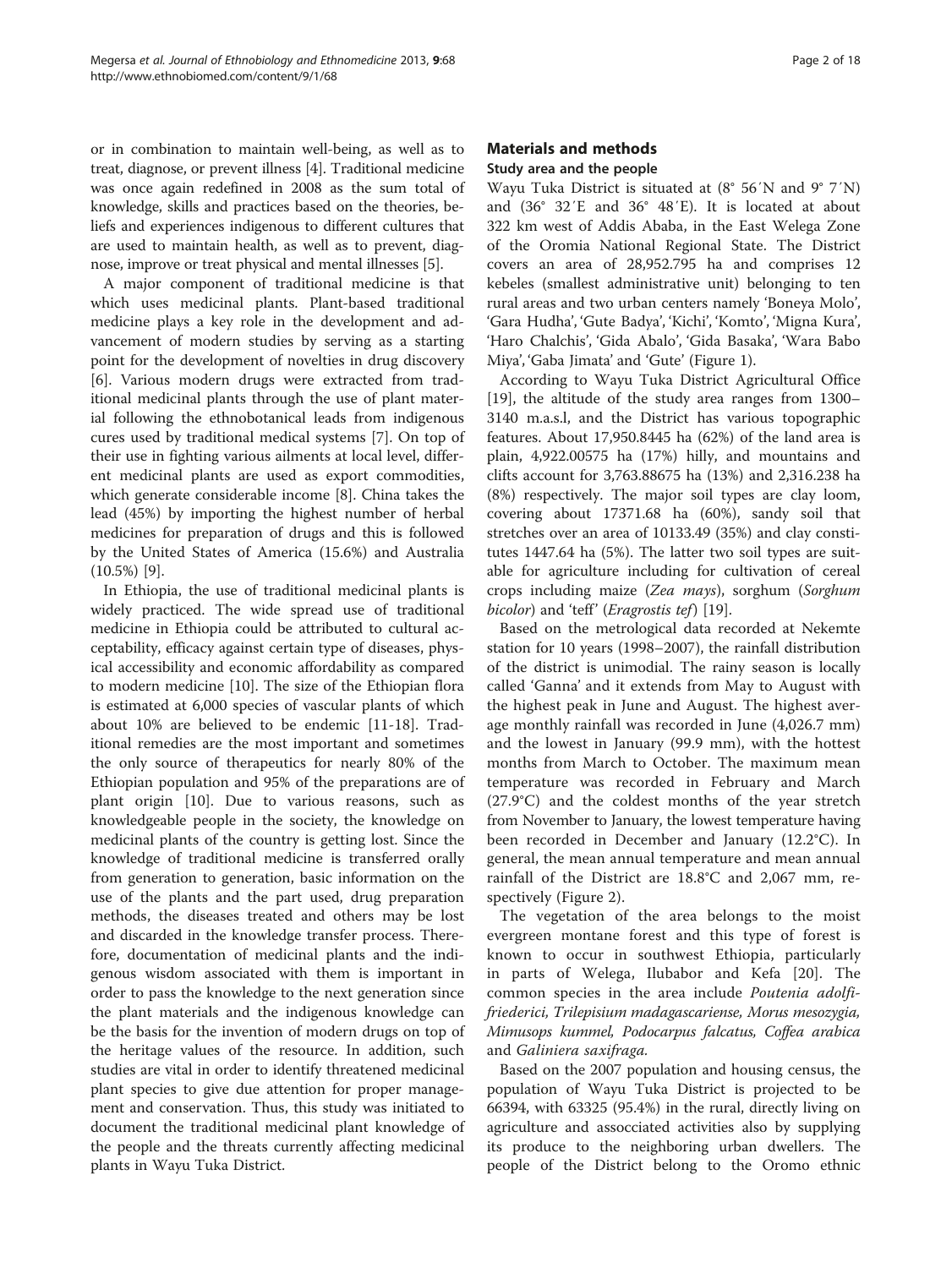<span id="page-2-0"></span>

community. Afaan Oromo (the Oromo language) is the widely spoken language in the area.

The District has three governmental clinics, four governmental health posts and one non-governmental health post. In the District, the leading ten human diseases are internal parasites (intestinal), rheumatism,

upper respiratory diseases, skin diseases, diarrhea, malaria, gastritis, and fever of unknown causes, ear diseases and anemia [Wayu Tuqa Wereda Health Office: Report on diseases found in the Wereda, Unpublished].

There are two veterinary clinics in the District where the number of cattle and the number of clinics are not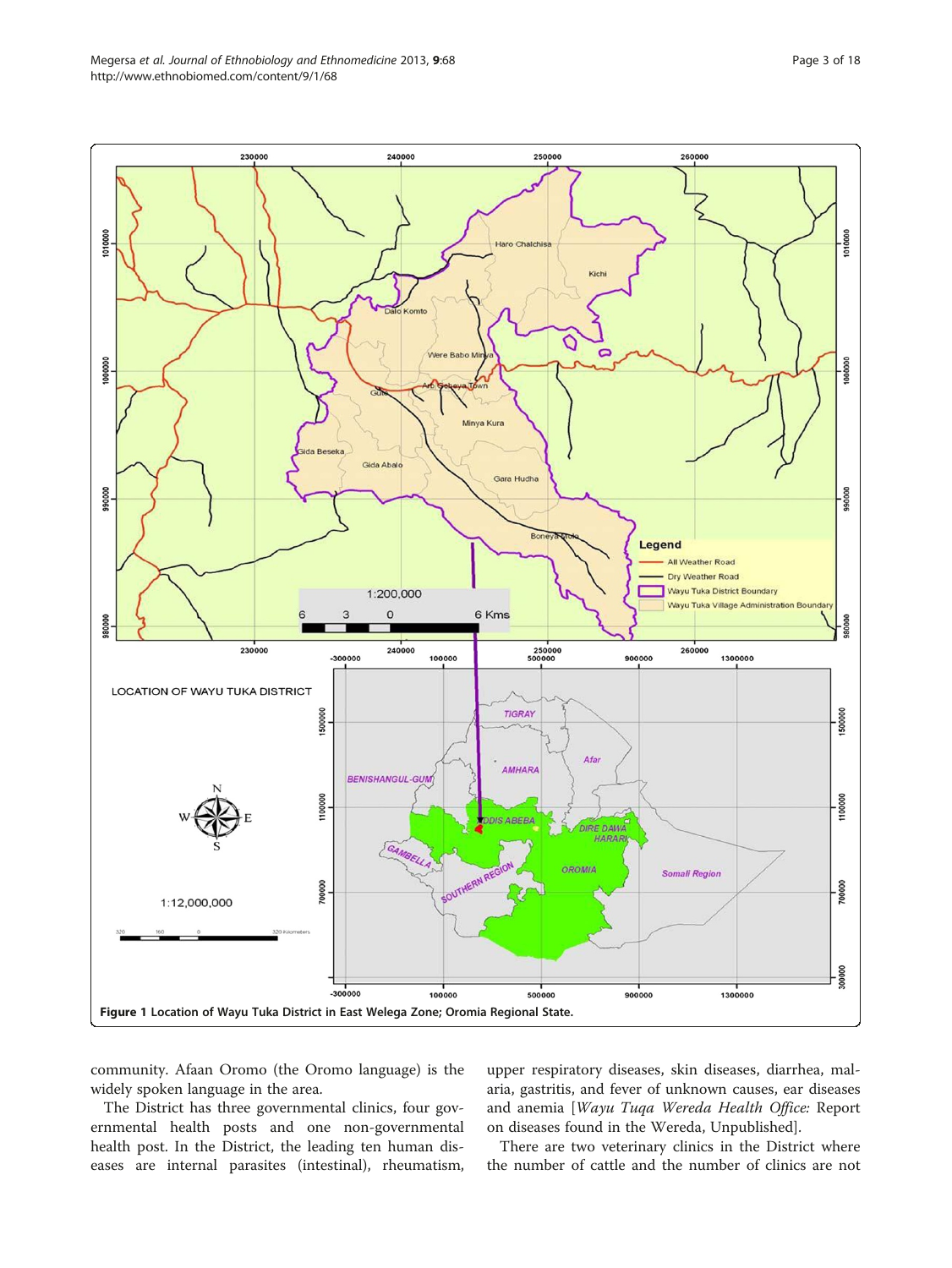<span id="page-3-0"></span>

balanced. The ten most serious livestock diseases in the District are trypanasomiasis, internal parasites, external parasites, pasteurollosis (ovine and bovine), blackleg, anthrax, African horse sickness, sheep and goat pox, New Castle disease, babeosis and mastits [[19\]](#page-16-0).

#### Methods

A reconnaissance survey of the study area was carried out from September 15 to 30, 2009 and resulted in the identification of nine study sites, namely Boneya Molo, Gaba Jimata, Gara Hudha, Gute, Gute Badya, Kichi, Komto, Migna Kura and Wara Babo Miya. The study sites were selected based on the availability of practice of traditional medicine, and on the recommendations of elders and local authorities in Wayu Tuka District. Moreover, the three agro-climatic zones were also considered to select the study sites (kebeles).

### Ethnobotanical data collection

A total of 63 (41 males and 22 females) informants were selected out of 66394 population following [[21\]](#page-16-0); 43 were selected randomly and 20 key informants were selected purposively and systematically based on the recommendations of knowledgeable elders, local authorities and development agents by taking 2–3 individuals from each study site. Out of which 11 were traditional healers (10 males and 1 female). The informants were local inhabitants aged between 19–102 years. The selection of key informants was also based on the quality of explanations that particular informants gave during an interview. Local healers automatically qualified as key informants being traditional experts who are custodians of indigenous knowledge on medicinal plants.

Ethnobotanical investigations were carried out to collect data on medicinal plants used to treat human and livestock ailments in Wayu Tuka District following standard methods [[21,22\]](#page-16-0). The techniques used were semi-structured interviews, field observations, group discussion and guided field walk. The data were collected from October 1, 2009 to December 15, 2009 and March 26, 2010 to April 06, 2010. Interviews and discussions were undertaken based on checklist of questions prepared in English and translated to 'Afaan Oromo'. Information was carefully recorded during an interview with an informant as well the knowledge of vegetation categorization was asked and recorded. Field observations were performed with the help of local guides on the morphological features and habitats of each medicinal plant species in the field.

Discussions were conducted on threats to medicinal plants, conservation of the medicinal plants and transferability of knowledge in the community. Before collecting the data, written permission was secured from the office of the District and permission was obtained from the administrator of each selected kebele. Following this, the purpose of the study was explained to each informant and verbal prior consent was obtained.

#### Specimen collection and identification

The reported medicinal plants were collected from natural vegetation and homegardens during the field walks and habits of the plants were listed. Preliminary identification was done at the site (field) and the collected voucher specimens were taken to the National Herbarium of Ethiopia (Addis Ababa University). Specimen identification and confirmation was undertaken by using taxonomic keys and various volumes of the Flora of Ethiopia and Eritrea [[11-18\]](#page-16-0). Finally, the identified specimens were reconfirmed by a taxonomic expert and the specimens with their label stored at the National Herbarium.

#### Data analysis

The collected ethnobotanical data were entered into Excel spreadsheet 2007 and summarized using descriptive statistical methods such as frequency and percentages. Paired comparison method [[21](#page-16-0)] was used to determine the relative importance of plant species, which are used in the treatment of blackleg. In paired comparison, 9 informants were selected and asked to choose the best item from every pair according to personal perception in treating Blackleg. The total number of possible pairs (21) was obtained by applying the formula **n**  $(n-1)/2$ , where **n** is the number of medicinal plants being compared. A total rank of paired comparison was obtained by summing the number of times each item was chosen. An item with highest frequency of choices had the highest score.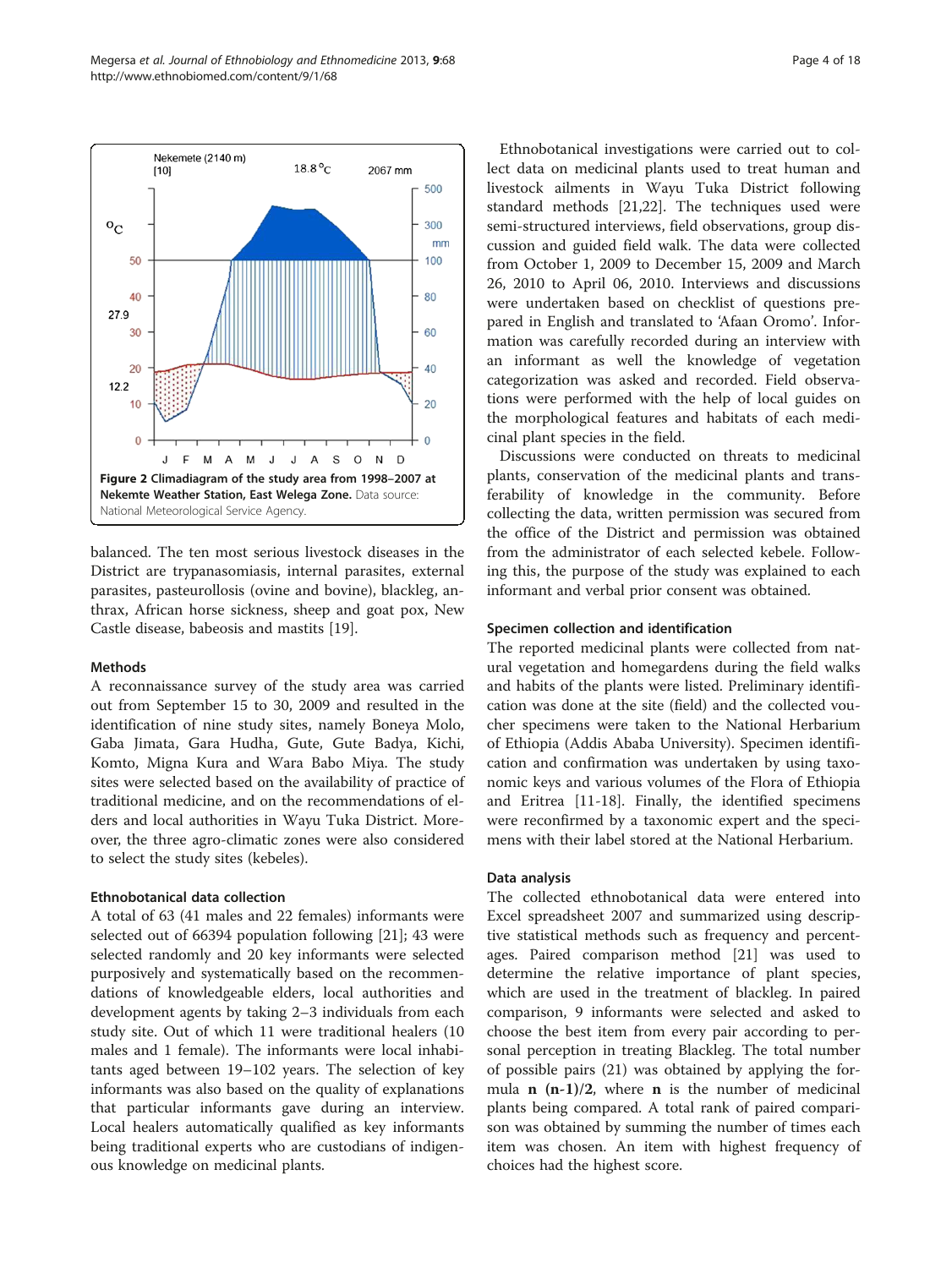Direct matrix ranking [[21,22\]](#page-16-0) exercises were employed in order to compare the multiple uses of a given plant species based on information gathered from informants. The multipurpose species were selected out of the total medicinal plants and the uses of these plants were listed and 8 randomly selected key informants were asked to assign use values to each species. Each chosen key informant was asked to assign use values  $(5 = best, 4 = very$ good,  $3 = \text{good}$ ,  $2 = \text{less used}$ ,  $1 = \text{least used}$  and  $0 = \text{not}$ used). The values (average scores) of each species were summed up and ranked.

The Informant consensus factor (ICF) was calculated for each category to identify the agreements of the informants on reported cures for the group of ailments. The ICF [[23\]](#page-16-0) was calculated as follows

 $ICF = nur-nt/nur-1$ 

Where,

 $ICF =$  Informants Consensus Factor

 $n = number of use citation in each category$ 

 $nt = number of species used$ 

#### Results

#### Indigenous knowledge and local vegetation categories

People of the study area classify vegetation of their surroundings mainly based on density of plant species that cover the land. The following four categories of vegetation were used by the community to distinguish one vegetation type from another. They then describe the location of a medicinal or other useful plant distribution in terms of these categories.

'Caffee' is marshy vegetation where mostly plant species of the families Poaceae and Cyperaceae grew. The place is generally considered unsuitable for ploughing and crop cultivation but is suitable for grazing.

'Luugoo-lagaa' is equivalent to reverine vegetation which is found at the banks of rivers, mostly composed of Syzygium guineense subsp. guineense and Ficus sycomorus.

'Bosona' is a type of forest with densely populated plant species with many tall trees, making the home of wild animals. An example of such vegetation in the study area is 'Bosona Komto' (Komto Forest), which is found in Komto Kebele.

'Daggala' is the term used to refer to seasonal plants.

#### Medicinal plants of the study area

One hundred twenty six species, belonging to 108 genera and 56 families, were used by local people of the District to treat various human and livestock ailments (Tables [1,](#page-5-0) [2](#page-9-0) and [3](#page-10-0)). There were seven endemic species of Ethiopia found among the reported traditional medicinal

plants (Albizia malacophylla, Coccinia abyssinica, Impatiens tinctoria subsp. abyssinica, Lippia adoensis, Pycnostachys abyssinica and Saturegia paradoxa). Among the families that contributed more medicinal species were the Fabaceae, represented by 15 species (12%), Solanaceae with 8 (6.3%) species, Asteraceae with 7 (5.6%), and other 44 families contributing 57 (45%) species are represented by 1 or 2 species (Table [4\)](#page-12-0). Of the 126 species of medicinal plants collected from the study area, most of them (86, 68%) were obtained from the wild whereas 33 (26%) were from homegardens, and only 7 (5.5%) species were from both homegardens and wild habitats (Tables [1,](#page-5-0) [2](#page-9-0) and [3](#page-10-0)).

The result of growth form analysis of medicinal plants showed that herbs constituted the highest proportion being represented by 55 (43.6%) species, while there were 34 (27%) tree species, 26 (20.6%) shrubs and 3 (2%) lianas (Figure [3\)](#page-12-0).

Informants of the study area harvest different plant parts for preparation of traditional drugs (e.g. leaves, roots, seeds, barks and fruit). In the study area, the informants reported that more species (70, 43%) of medicinal plants were harvested for their leaves and these were followed by roots (30, 18.5%), seed and bark (18, 22.2%) each and 26 others (bulb, tuber, stem, fruit and flower) covered 16% (Figure [4](#page-12-0)).

Among the collected 126 medicinal plant species, 78 (62%) were claimed to treat human health problems (Table [1\)](#page-5-0), 23 (18.2%) were claimed to treat livestock ailments (Table [2\)](#page-9-0) and 25 (20%) were for both human and livestock ailments (Table [3\)](#page-10-0).

People of the study area mostly administer traditional medicine orally. This accounted for 64%, followed by dermal administration (27.3%) and others (nasal, anal, optical, ear) accounting to 8.3%. Local people also reported that various additives were given during administration of traditional medicine.

#### Condition, dosage and effectiveness of traditional medicine in the study area

The majority of the remedies (74.2%) in the study area were prepared from fresh parts of medicinal plants followed by dried form (20.7%) and (5%) prepared either from dry or fresh plant parts. Most of the medicinal plant preparations involved the use of single plant species or a single plant part (85%) while those mixing different plants or plant parts (15%) were rarely encountered in the study area. Healers, usually prepare remedies by mixing various plants or plant parts. Lack of consistency regarding amount of medicines to be used was observed among informants during the interview.

Local people of the study area used various ways of measuring dosage which were generally categorized under three major classes. One is dosage used for those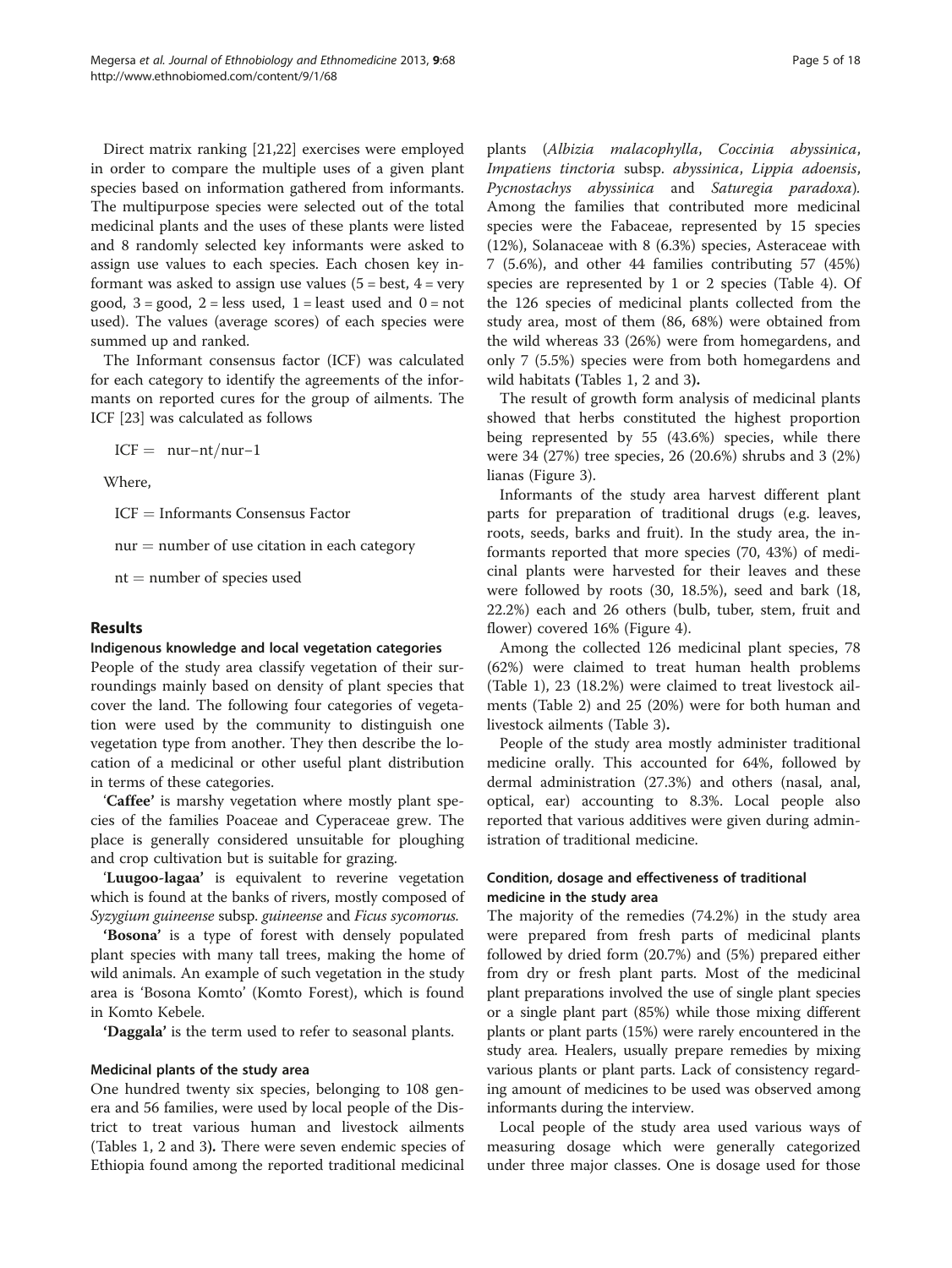| Scientific name                                | Local Oromo name Family |               |        |    | Hab Ha Plant part, preparation and application                                                                                                                                                                                                                                                                                                      | Disease treated V. No. |              |
|------------------------------------------------|-------------------------|---------------|--------|----|-----------------------------------------------------------------------------------------------------------------------------------------------------------------------------------------------------------------------------------------------------------------------------------------------------------------------------------------------------|------------------------|--------------|
| Acacia abyssinica Hochst. ex Benth.            | Laaftoo                 | Fabaceae      | T      |    | W Juvenile leaves crushed and sniffed                                                                                                                                                                                                                                                                                                               | Bat urine              | MM072        |
| Acmella caulirhiza Del.                        | Guutichaa               | Asteraceae    | H      |    | Hg Fresh flowers chewed and swallowed                                                                                                                                                                                                                                                                                                               | Tonsillitis            | MM038        |
| Albizia gummiffera (J. F. Gmel.) C.A. Sm.      | Muka arbaa              | Fabaceae      | T.     | W  | Leaves crushed, mixed in water. Put in cotton and<br>rubbed on affected teeth.                                                                                                                                                                                                                                                                      | Toothache              | MM068        |
|                                                |                         |               |        |    | Bark chewed in order to get relief from Rheumatism                                                                                                                                                                                                                                                                                                  | Rheumatism             |              |
| Albizia sp.                                    | Ambaltaa                | Fabaceae      | Τ      | W  | Dried bark powdered and applied on affected part                                                                                                                                                                                                                                                                                                    | Wound                  |              |
|                                                |                         |               |        |    |                                                                                                                                                                                                                                                                                                                                                     |                        | <b>MM077</b> |
| Allium sativum L.                              | Oullubbii adii          | Alliaceae     | Н      |    | Hg The bulb taken with 'injera' and Capsicum annuum<br>L. for 5 days before eating breakfast                                                                                                                                                                                                                                                        | Malaria                | MM013        |
| Asparagus africanus Lam.                       | Sariitii                | Asparagaceae  | Sh     | W  | Fresh leaves crushed and applied on the affected part                                                                                                                                                                                                                                                                                               | Spider poison          | MM092        |
| Bidens macroptera (Sch. Bip. ex Chiov.) Mesfin | Keelloo                 | Asteraceae    | Н      | W. | Fresh leaves put on fire and rubbed on affected part                                                                                                                                                                                                                                                                                                | Athletes foot          | MM037        |
| Brassica carinata A. Br.                       | Goommana                | Brassicaceae  | Н      | Ha | Dried seed Powdered and mixed with water then drunk.                                                                                                                                                                                                                                                                                                | Common cold            | MM002        |
| Brucea antidysentrica J.F. Mill.               | Qomanyoo                | Simaroubaceae | $\top$ | B  | Fresh leaves crushed and mixed with Leaves of Bersema<br>abyssinica Fresen. and cooked With porridge and given<br>for a person in need                                                                                                                                                                                                              | Ascaris                | MM028        |
|                                                |                         |               |        |    | Root powdered and mixed in water and drunk                                                                                                                                                                                                                                                                                                          | Diarrhea               |              |
| Croton macrostachyus Del.                      | Bakkanisa               | Euphorbiaceae | T      | W  | Exudates put on the cut skin to stop bleeding                                                                                                                                                                                                                                                                                                       | Skin cut               | <b>MM080</b> |
|                                                |                         |               |        |    | Bark of croton put on fire and the smoke used as to<br>protect mosquito bite                                                                                                                                                                                                                                                                        | Mosquito<br>repellant  |              |
|                                                |                         |               |        |    | Juvenile leaves smashed and rubbed on affected part                                                                                                                                                                                                                                                                                                 | Ring worm              |              |
|                                                |                         |               |        |    | Dried root powdered and given to Dog with 'injera' which<br>suffered by Rabies                                                                                                                                                                                                                                                                      | Rabies                 |              |
| Catha edulis (Vahl) Forssk ex Endl.            | Caatii                  | Celastraceae  | $\top$ |    | Hq Fresh leaves crushed and boiled in water with leaves of<br>Ruta chalepensis L., fresh leaves of Periploca linearifolia<br>Quart. - Dill. & A. Rich. and fresh leaves of Englerina<br>woodfordioides Gilbert then sugar added while it is boiling,<br>put off from the fire and make to cool finally a cup of tea<br>will be taken for four days. | Cough                  | MM020        |
| Carissa spinarum L.                            | Agamsa                  | Apocynaceae   | Sh     | W  | Fresh bark chewed early before having breakfast                                                                                                                                                                                                                                                                                                     | Stomach ache           | MM103        |
|                                                |                         |               |        |    | The bark Chewed or hold in teeth for 5-10 min.                                                                                                                                                                                                                                                                                                      | Toothache              |              |
| Canarina eminii Aschers ex Schweinf.           | Maaracaa                | Campanulaceae | C      |    | W The whole plant crushed together, chewed and swallowed                                                                                                                                                                                                                                                                                            | Headache               | MM154        |
|                                                |                         |               |        |    | Whole plants crushed and rubbed on affected part                                                                                                                                                                                                                                                                                                    | Scabies                |              |
| Capparis tomentosa Lam.                        | H.gurraacha             | Capparidaceae | Sh     | W  | Roots crushed and sniffed                                                                                                                                                                                                                                                                                                                           | Fibril illness         | MM101        |
| Carica papaya L.                               | Paappaayyaa             | Caricaceae    | T.     | Ha | When the leaves become yellow, that means getting to dry,<br>powdered and boiled in water and a cup of tea will be taken<br>for 5 days.                                                                                                                                                                                                             | Malaria                | MM085        |

#### <span id="page-5-0"></span>Table 1 List of medicinal plants for treating human diseases in the study area, Wayu Tuka District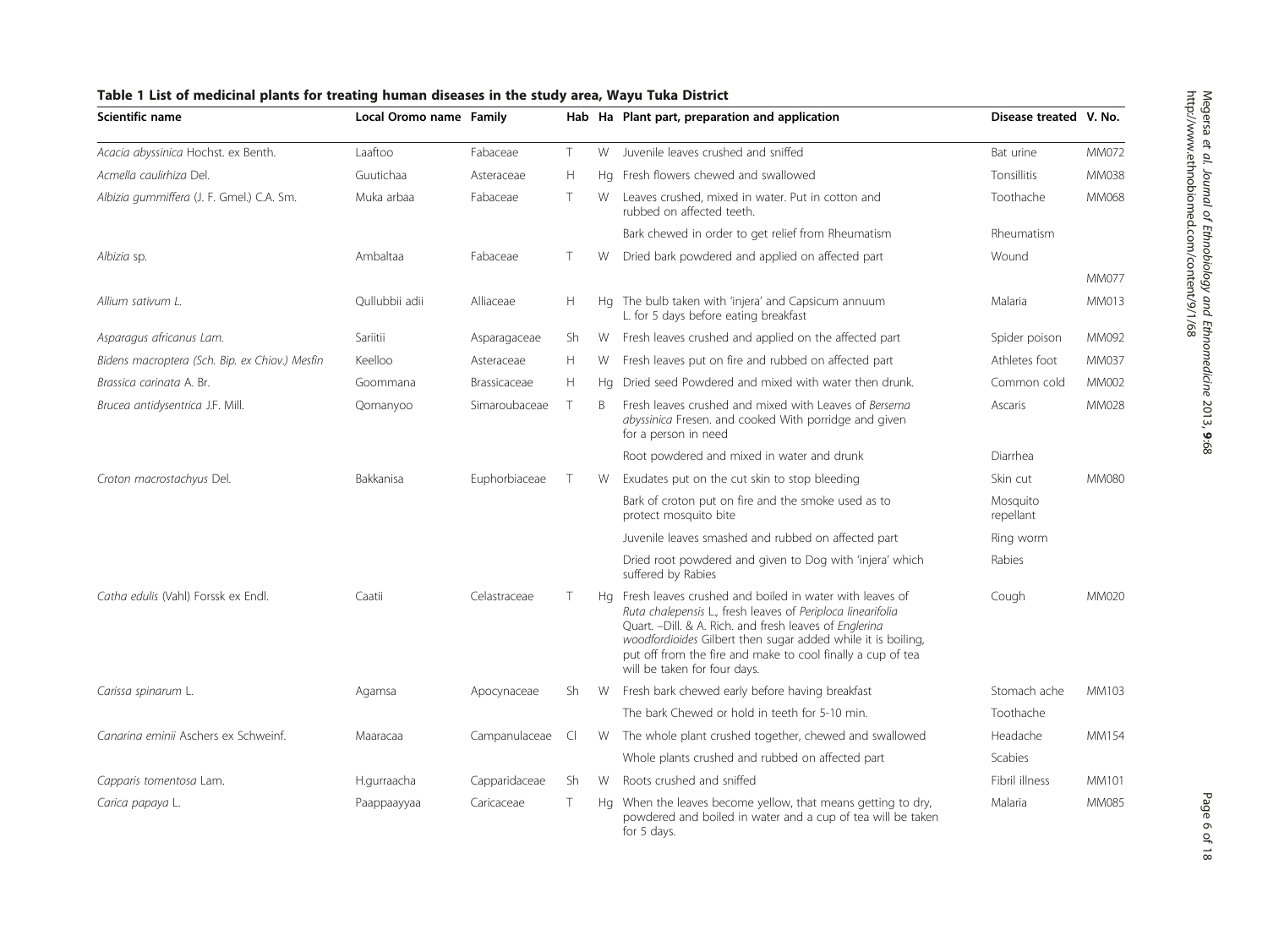## Table 1 List of medicinal plants for treating human diseases in the study area, Wayu Tuka District (Continued)

|                                               |                  |               |           |    | The steam crushed and tied on affected part                                                                                                                                                                                                        | Wound             |       |
|-----------------------------------------------|------------------|---------------|-----------|----|----------------------------------------------------------------------------------------------------------------------------------------------------------------------------------------------------------------------------------------------------|-------------------|-------|
|                                               |                  |               |           |    | Seed chewed and swallowed                                                                                                                                                                                                                          | Internal parasite |       |
| Caylusea abyssinica (Fresen.) Fisch. and Mey. | Illancoo         | Residaceae    | H         | W  | Fresh leaves cooked and eaten with 'injera' /bread                                                                                                                                                                                                 | Amoeba            | MM110 |
| Centella asiatica (L.) Urban                  | Baala buggee     | Apiaceae      | H         | W  | Leaves crushed and rubbed                                                                                                                                                                                                                          | Tinea corporis    | MM058 |
| Citrus limon (L.) Burn.f.                     | Loomii           | Rutaceae      | T         | Hq | Squiz the fruit and massage on bleeding gum                                                                                                                                                                                                        | Gum bleeding      | MM022 |
|                                               |                  |               |           |    | Crush the fruit and apply its content on skin burn.                                                                                                                                                                                                | Skinburn          |       |
| Citrus aurantium L.                           | Oomxaaxxee       | Rutaceae      | T         |    | Hq Suck the content of the fruit when suffered by hypertension                                                                                                                                                                                     | Hypertension      | MM021 |
| Clausena anisata (Wild.) Benth                | Ulmaayii         | Rutaceae      | <b>Sh</b> | W. | Leaves powdered and mixed with water and given immediately<br>for the victimed                                                                                                                                                                     | Snake bite        | MM090 |
|                                               |                  |               |           |    | Bark of Clausena anisata, leaves of Sida rhombifolia, root of Cucumis<br>ficifolius, bark root of Brucea antidysentrica powdered together and<br>mixed in milk then drunk a cup of tea for three days in order to<br>get cured from Rabies disease | Rabies            |       |
| Clematis simensis Fresen.                     | Hidda fiitii     | Ranunculaceae | $\subset$ | W  | Fresh root chewed                                                                                                                                                                                                                                  | Stomach ache      | MM198 |
| Clutia abyssinica Joub. & Spach.              | Ulee foonii      | Euphorbiaceae | Sh        | W  | Fresh leaves hold in teeth for 20-30 minutes                                                                                                                                                                                                       | Toothache         | MM098 |
| Coffea arabica L.                             | Buna             | Rubiaceae     | Sh        |    | Hg The dried coffee bean roasted and powdered then given to the<br>patient by mixing with honey.                                                                                                                                                   | Diarrhea          | MM017 |
| Coccinia abyssinica (Lam.) Cogn.              | Ancootee         | Cucurbitaceae | Н         |    | Hg The root Cooked with leaves of Croton macrostachyus and eaten<br>with 'injera' for four days.                                                                                                                                                   | Tuber closes      | MM100 |
| Cordia africana Lam.                          | Waddeessa        | Boraginaceae  | T         | W  | Leaves of Cordia africana, leaves of Acanthus polystachius crushed<br>together with Feces of goat then put on fire the ash mixed with<br>butter and creamed on affected part.                                                                      | Spider poison     | MM091 |
| Crotalaria spinosa Hochst. ex. Benth.         | Shumburaa gugee  | Fabaceae      | H         | W  | Root crushed, mixed with water and drunk                                                                                                                                                                                                           | Rabies            | MM067 |
| Cymbopogon citratus (DC.) Stapf               | Marga citaa      | Poaceae       | H         | Hq | Fresh root chewed with salt to get relief from stomach ache                                                                                                                                                                                        | Stomach ache      | MM173 |
| Cynoglossum lanceolatum Forssk.               | Maxxannee        | Boraginaceae  | H         | W  | Fresh leaves smashed and the exudates dropped in ear                                                                                                                                                                                               | Ear disease       | MM124 |
|                                               |                  |               |           |    | Fresh Leaves crushed and sniffed                                                                                                                                                                                                                   | Headache          |       |
|                                               |                  |               |           |    | Leaves smashed and the extracts dropped in eye                                                                                                                                                                                                     | Eye disease       |       |
|                                               |                  |               |           |    | Leaves powdered with leaves of Croton macrostachyus and creamed<br>on the affected part by mixing with butter                                                                                                                                      | Homeroide         |       |
| Datura strumanium L.                          | Asaangira        | Solanaceae    | Sh        | W  | Fresh leaves smashed and smelled                                                                                                                                                                                                                   | Nasal bleeding    | MM084 |
|                                               |                  |               |           |    | Seed put on fire and the smoke inhaled                                                                                                                                                                                                             | Tooth ache        |       |
| Drynaria volkensii Heiron.                    | Baala balleessaa | Polypodiaceae | Ep        | B  | Fresh root put on fire and until get hot and then bite by affected<br>teeth for an hour                                                                                                                                                            | Tooth ache        | MM059 |
| Echinops hispidus Fresen.                     | Keberchoo        | Asteraceae    | H         | W  | Dried bark put on fire and the smoke inhaled                                                                                                                                                                                                       | Evil eye          | MM034 |
| Ehretia cymosa Thonn.                         | Ulaagaa          | Boraginaceae  | T.        | W  | Fresh leaves chewed                                                                                                                                                                                                                                | Toothache         | MM009 |
| Embelia schimperi Vatke                       | Hanguu           | Myrsinaceae   | Li        | W  | Fruit eaten early in the morning                                                                                                                                                                                                                   | Tape worm         | MM047 |
| Ensete ventricossum Cheesman                  | Baala wargee     | Musaceae      | H         |    | Hg The latex half cup of tea taken to get relief from stomach ache                                                                                                                                                                                 | Stomach ache      | MM012 |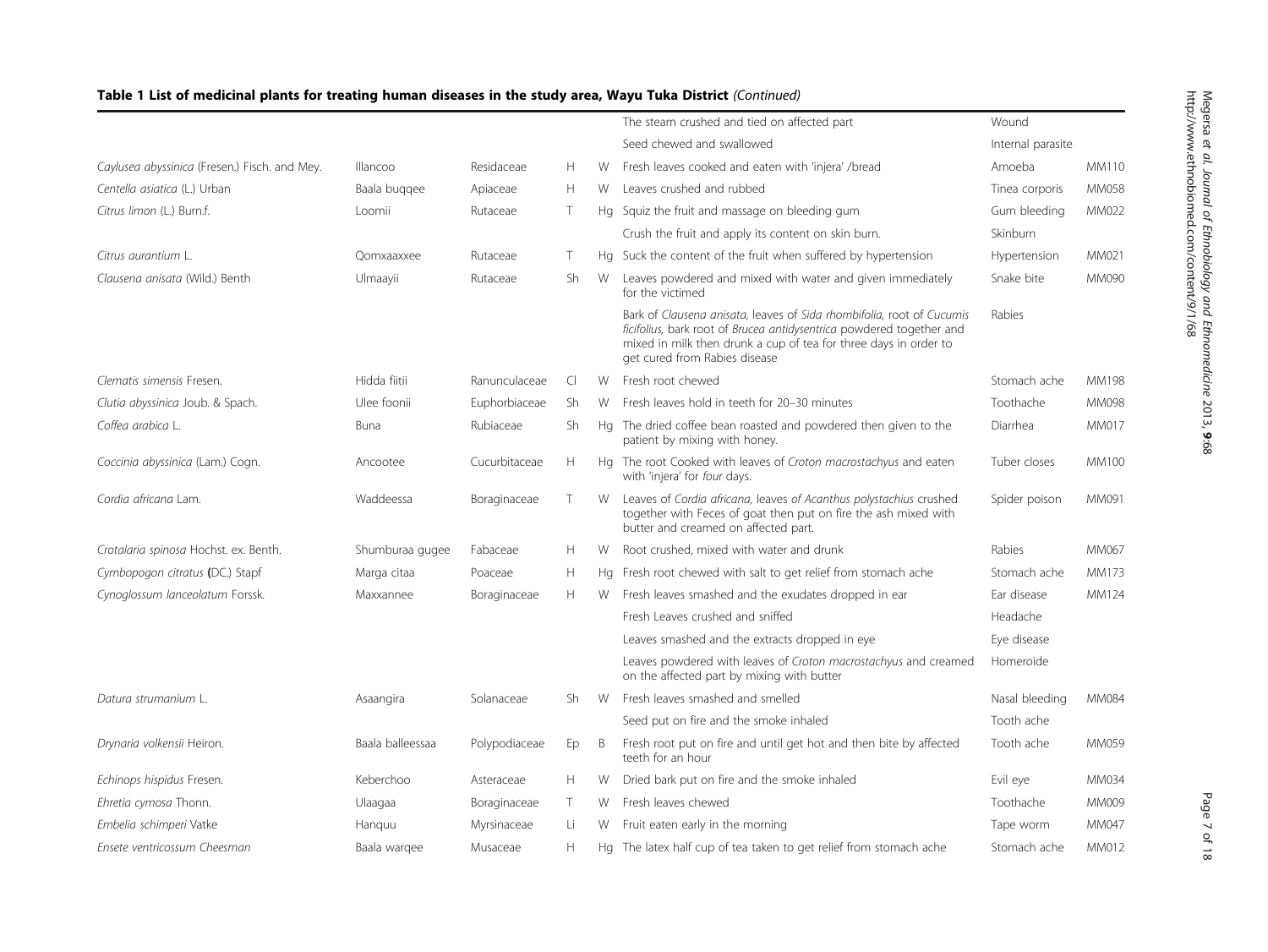## Table 1 List of medicinal plants for treating human diseases in the study area, Wayu Tuka District (Continued)

| Eucalyptus globulus Labill                                  | Akaakltii adii  | Myrtaceae      | T.  | B  | Fresh leaves boiled in water and then the patient laid down in it in<br>order to inhale the smoke                                                                                                                                                                                                                      | Common cold      | MM087        |
|-------------------------------------------------------------|-----------------|----------------|-----|----|------------------------------------------------------------------------------------------------------------------------------------------------------------------------------------------------------------------------------------------------------------------------------------------------------------------------|------------------|--------------|
| Euphorbia tirucalli L.                                      | Cadaa           | Euphorbiaceae  | Sh  | Hq | The milky latex dropped on affected part                                                                                                                                                                                                                                                                               | Homeroide        | <b>MM005</b> |
| Gardenia ternifolia Schumach.                               | Gambeela        | Rubiaceae      | T.  | W  | Fresh seed put in fire ad when it gets hot put on affected part                                                                                                                                                                                                                                                        | Homeroide        | MM019        |
| Grewia ferruginea Hochst. ex A. Rich.                       | Dhogonuu        | Tiliaceae      | Τ   | W  | The hair washed by leaves of Grewia ferruginea and used as a soap                                                                                                                                                                                                                                                      | Dandruff         | MM048        |
| Hagenia abyssinica (Brace) J.F.Gmel.                        | Heexoo          | Rosaceae       | T.  | W  | The dried or fresh floral part powdered soaked in water and left for<br>four days and taken with coffee before having break fast                                                                                                                                                                                       | Tape worm        | MM089        |
| Indigofera arrecta Hochst. ex A.Rich                        | Heennaa         | Fabaceae       | Sh  | W  | Leaves powdered and mixed with butter and applied on the affected<br>part for five days                                                                                                                                                                                                                                | Spider poison    | MM078        |
| Indigofera spicata Forssk.                                  | Reencii         | Fabaceae       | Н   | W  | Leaves powdered and mixed in water and taken when need arise.                                                                                                                                                                                                                                                          | <b>Diabetics</b> | MM203        |
| Lagenaria siceraria (Molina) Standl.                        | Buggee seexanaa | Cucurbitaceae  | H   | W  | Put on fire and burn the affected part                                                                                                                                                                                                                                                                                 | Dandruff         | MM099        |
| Leucas martinicensis (Jacq) R.Br.                           | Fidoo           | Lamiaceae      | Н   | W  | Steam put on fire and let the patient laid in it for smoke                                                                                                                                                                                                                                                             | Eye disease      | MM065        |
| Lippia adoensis Hochst. ex Walp                             | Kusaayee        | Verbenaceae    | H   | B  | Fresh leaves chewed                                                                                                                                                                                                                                                                                                    | Burn on chest    | MM109        |
| Mirabilis jalapa L.                                         | Ababa diimaa    | Nyctagnaceae   | Sh  | W  | Creamy powder of the fruit will be rubbed on affected part.                                                                                                                                                                                                                                                            | Homeroide        | MM111        |
| Momordica foetida Schumach.                                 | Humbaawoo       | Cucurbitaceae  | H.  | W  | Root washed, crushed and mixed with water and the exudates taken<br>for five days one liter per a day.                                                                                                                                                                                                                 | Kidney problem   | MM029        |
| Ocimum urticifolium Roth                                    | Ancabbii        | Lamiaceae      | Sh  | Ha | Fresh leaves crushed and smashed then the extracts rubbed on<br>affected part                                                                                                                                                                                                                                          | Fibril illness   | MM133        |
| Olea europaea L. subsp. cuspidata (Wall. ex G.<br>Don) Cif. | Ejersa          | Oleaceae       | Τ   | W  | Fresh root chewed                                                                                                                                                                                                                                                                                                      | Stomach ache     | MM041        |
| Panicum hochstetteri Steud.                                 | Marga gogorrii  | Poaceae        | H   | W  | Fresh leaves chewed                                                                                                                                                                                                                                                                                                    | Kidney problem   | MM127        |
| Pavonia urens Cav.                                          | Hincinnii       | Malvaceae      | Н   | W  | Powdered leaves tied on affected part                                                                                                                                                                                                                                                                                  | Wound            | MM062        |
| Phytolacca dodecandra L'Herit.                              | Andoodee        | Phytolaccaceae | Li. | Hq | Few root powdered and mixed with water and drunk for two days                                                                                                                                                                                                                                                          | Gonorrhea        | <b>MM088</b> |
|                                                             |                 |                |     |    | Root of Phytolacca dodecandra, juvenile leaves of Momordica<br>foetida leaves of Justicia schimperiana and juvenile leaves of Croton<br>macrostachyus powdered together and very few given with tea before<br>having breakfast for three days. One cup of tea is given for man<br>whereas half cup of tea for children | Liver disease    |              |
| Plantago lanceolata L.                                      | Oorxobbii       | Plantaginaceae | Н   | W  | Fresh leaves crushed and tied                                                                                                                                                                                                                                                                                          | Skin cut         | MM044        |
| Plectranthus edulis (Vatke) Agnew                           | Dinnicha oromoo | Solanaceae     | Sh  | W  | Root cooked and eaten                                                                                                                                                                                                                                                                                                  | Loss of appetite | MM108        |
| Prunus africana (Hook. f.) Kalkm.                           | Hoomii          | Rosaceae       | T.  | W  | Powdered and tied for five days                                                                                                                                                                                                                                                                                        | Wound            | MM016        |
| Prunus persica (L.) Batsch                                  | Kookii          | Rosaceae       | T.  | Hq | Juvenile leaves dried and powdered then mixed with butter and<br>creamed on affected part in Wednesday and Friday                                                                                                                                                                                                      | Tinea corporis   | MM007        |
| Pycnostachys abyssinica Fresen.                             | Yeeroo          | Lamiaceae      | Н   | W  | Fresh leaves crushed, smashed and the extracts dropped in the eye                                                                                                                                                                                                                                                      | Eye disease      | MM129        |
| Rhamnus prinoides L Herit.                                  | Geeshoo         | Rhamnaceae     | Sh  | Hq | Fresh leaves chewed                                                                                                                                                                                                                                                                                                    | Tonsillitis      | MM081        |
| Ricinus communis L.                                         | Oobboo          | Euphorbiaceae  | H   | B  | Fresh leaves crushed and mixed with water and taken one cup of<br>tea for 3 consecutive days.                                                                                                                                                                                                                          | Rabies           | MM006        |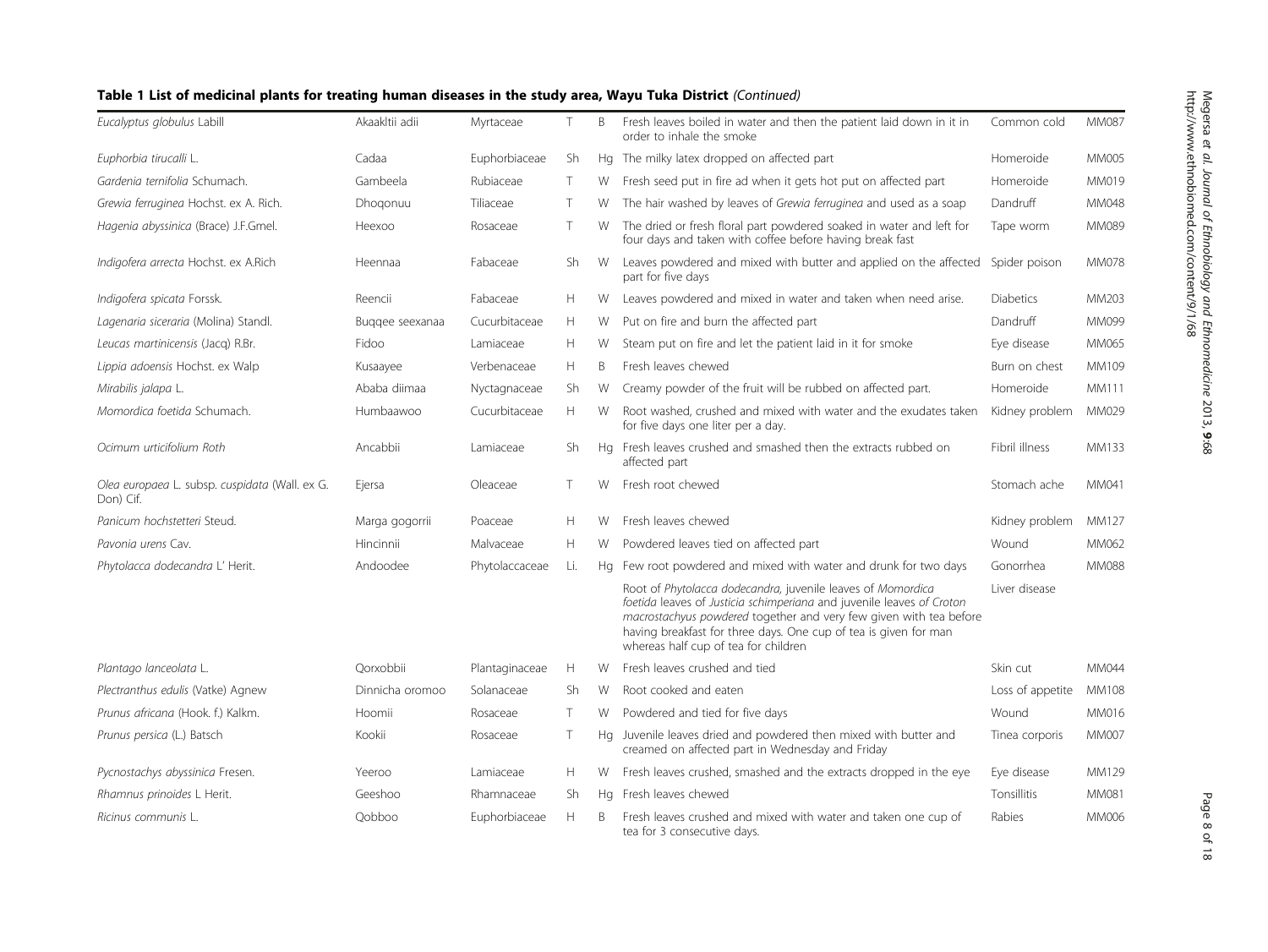#### Table 1 List of medicinal plants for treating human diseases in the study area, Wayu Tuka District (Continued)

|                                                |                             |                  |           |    | Fresh root crushed and mixed with root of Justicia schimperiana<br>and put in cup of tea and mixed with water and drunk              | Liver disease  |                  |
|------------------------------------------------|-----------------------------|------------------|-----------|----|--------------------------------------------------------------------------------------------------------------------------------------|----------------|------------------|
| Rumex abyssinicus Jacq.                        | Dhangaggoo                  | Polygonaceae     | Н         | W  | Leaves crushed and smashed then applied on affected part                                                                             | Scabies        | MM053            |
| Ruta chalepensis L.                            | Ciraaddama                  | Rutaceae         | H.        |    | Hg Fresh leaves and roots chewed                                                                                                     | Sache          | MM083            |
| Rytigynia neglecta (Hiern) Robyns              | Mixoo                       | Rubiaceae        | T.        | н  | Leaves powdered and sniffed                                                                                                          | Bat urine      | MM056            |
| Saccharum officinarum L.                       | Shankora                    | Poaceae          | Sh        | W  | Steam put in fire and eaten when get hot in order to get relief<br>from common cold                                                  | Common cold    | MM093            |
| Schinus molle L.                               | Oundoobarbaree              | Anacardaceae     | T.        | W  | Fresh seed chewed                                                                                                                    | Tonsillitis    | MM023            |
| Saturega paradoxa (Vatke) Engl. ex Seybold     | Kefo sa'aa                  | Lamiaceae        | H         | W  | Fresh leaves crushed and sniffed                                                                                                     | Bat urine      | MM200            |
| Securidaca longepedunculata Fresen.            | Xamanaayii                  | Polygalaceae     | T.        | W  | Dried roots crushed and put on fire then the smoke sniffed                                                                           | Evil eye       | MM112            |
|                                                |                             |                  |           |    | Dried bark powdered and taken with local alcohol for 5 days                                                                          | Liver disease  |                  |
| Senna septemtrionalis (Viv) Irwin & Barneby    | Samamakii                   | Fabaceae         | .Sh       | W  | Fresh leaves smashed and mixed with water then one cup of<br>tea taken.                                                              | Snake bite     | MM145            |
| Stephania abyssinica (Dillon & A. Rich.) Walp. | Hidda kalaalaa              | Mensipermaceae H |           | W  | The whole part of Stephania abyssinica crushed and boiled in water<br>then the smoke will be inhaled until the patient getting sweat | Common cold    | MM040            |
| Solanum gigantum Jacq.                         | Hiddii saree                | Solanaceae       | <b>Sh</b> | W  | Root crushed and taken with coffee                                                                                                   | Rabies         | MM202            |
| Solanum incanum L.                             | Hidi lonii                  | Solanaceae       | <b>Sh</b> | W  | Break the fruit and drop its content on wound to stop bleeding                                                                       | Wound          | MM118            |
| Vernonia auriculifera Hiern                    | Reejii                      | Asteraceae       | Sh        | W  | Fresh leaves smashed and the extracts dropped on the cut skin                                                                        | Skin cut       | MM033            |
| Vicia faba L.                                  | Baaqelaa                    | Fabaceae         | H         | Hq | Dried seed chewed                                                                                                                    | Gastric        | MM003            |
| Vigna unguiculata (L.) Walp.                   | Hiphoo                      | Fabaceae         | CI        |    | Hq Fresh leaves smashed and rubbed on affected part                                                                                  | Tinea corporis | MM063            |
| Vigna vexillata L. A. Rich.                    | Gurra hantuutaa             | Fabaceae         | $\Box$    | W  | Leaves crushed with leaves of Cucumis ficifolius A. Rich, and rubbed<br>on affected part                                             | Spider poison  | MM066            |
| Oliverella hildebrandtii (Engl.) Tieghem       | <b>Dheertuu</b><br>dhumuqaa | Loranthaceae     | Ep        | Ha | Fresh leaves crushed and rubbed on hair                                                                                              | Dandruff       | <b>MM</b><br>031 |
| Ximenia americana L.                           | Hudhaa                      | Olacaceae        | <b>Sh</b> | W  | Crushed and mixed with water and one cup of tea taken for 1-5<br>days until the blood stop                                           | Menstruation   | MM152            |
|                                                |                             |                  |           |    | Exudates drunk for five days 2 cup per a day.                                                                                        | Contraceptive  |                  |
| Zingiber officinale Roscoe                     | Jinjibila                   | Zingebraceae     | Н         |    | Hg Chewed and swallowed                                                                                                              | Tonsillitis    | MM011            |

Key: Hab Habit: H Herb, Sh Shrub, T Tree, Cl Climber and Li Liana; Ha habitat: W Wild, Hg Homegarden, B Both, V. No. Voucher number.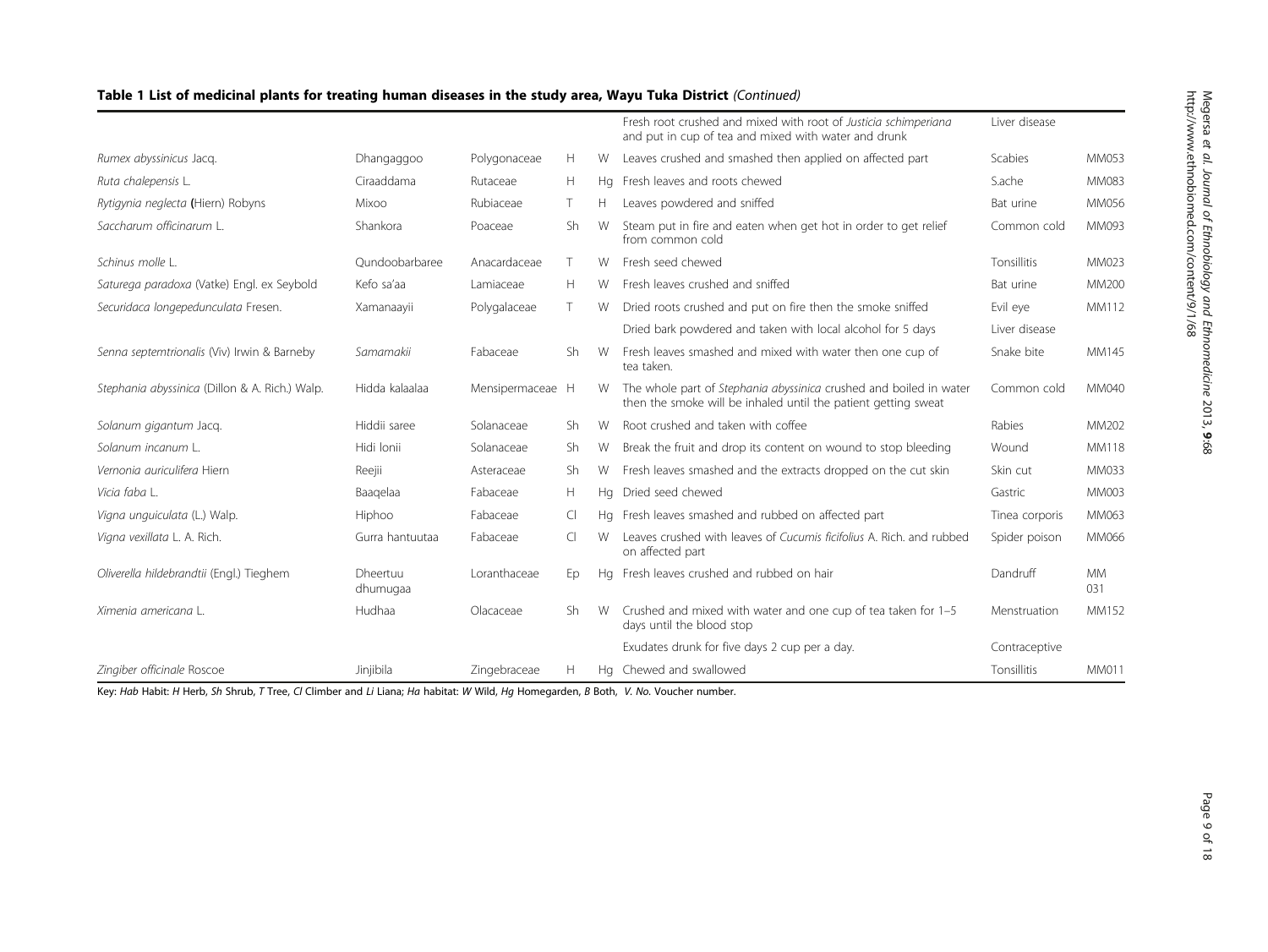| <b>Scientific name</b>                                                   | Local Oromo name | Family           | Hab    | Ha | Plant part, preparation and application                                                                                                    | <b>Disease treated</b>       | V. No.       |
|--------------------------------------------------------------------------|------------------|------------------|--------|----|--------------------------------------------------------------------------------------------------------------------------------------------|------------------------------|--------------|
| Acacia persiciflora Pax                                                  | Garbii           | Fabaceae         | T.     | W  | The powdered bark mixed in water and given for the cattle forcefully                                                                       | Stomach ache                 | MMO64        |
| Acanthus polystachius Delile                                             | Kosorruu         | Achantaceae      | Sh     | W  | Fresh leaves crushed and rubbed on affected part (wound)                                                                                   | 'Madaa gatiittii'            | MM106        |
| Albizia malcophylla (A. Rich.) Walp.                                     | Arganboobee      | Fabaceae         | T.     | W  | Bark powdered and given for treatment of Blackleg                                                                                          | Blackleg                     | <b>MM070</b> |
| Buddleja polystachya Fresen.                                             | Hanfaarree       | Loganaceae       | Sh     | W  | Fresh leaves smashed and the extracts dropped in the eyes of<br>affected cattle                                                            | Eye disease                  | MM024        |
| Colocasia esculenta (L.) Schott                                          | Goodarree        | Araceae          | H      | B  | Tuber crushed and mixed with water then given to the cow                                                                                   | Delayed placenta             | MM027        |
| Combretum collinum Fresen.                                               | Unuunuu          | Combretaceae     | T.     | W  | A bottle of mixed fresh crushed bark given for cattle by one bottle<br>forcefully                                                          | Breast ulcer                 | MM102        |
| Combretum molle R. Br. ex. G. Don                                        | Dabaggaa         | Combretaceae     | T      | W  | Steam put on the fire and rubbed the affected tongue                                                                                       | Tongue infection             | MM149        |
| Girardinia bullosa (Steud.) Wedd.                                        | Gurgubbee        | Urticaceae       | Sh     | W  | Root powdered and mixed in water and applied orally                                                                                        | Blackleg                     | MM046        |
| Grewia bicolor Juss.                                                     | Harooressa       | Tiliaceae        | T      | W  | Bark of Grewia bicolor grinded and mixed in water and salt added<br>finally given for the cattle which placenta is delayed during delivery | Delayed placenta             | MM151        |
| Guizotia scabra (Vios.) Chiov.                                           | Tuufoo           | Asteraceae       | H      | W  | Fresh leaves of Guizotia scabra and leaves of Calpurnia aurea crushed<br>and rubbed                                                        | External Parasite/<br>silmii | MM191        |
| Helinus mystacinus (Ait.) E. Mey. ex Steud.                              | Hidda hoomoo     | Euphorbiaceae    | $\Box$ | W  | Leaves crushed and smashed and rubbed for external parasite                                                                                | External parasite            | MM097        |
| Hymenodictyon floribundum (Hochst. &<br>Steud.) Robinson                 | Altadhahaa       | Rubiaceae        | T      | W  | Fresh leaves smashed and the exudates dropped in the eyes of<br>affected cattle                                                            | Eye disease                  | MM156        |
| Impatiens tinctoria A. Rich. subsp. abyssinica<br>(Hook. f.) Grey Wilson | Qicuu            | Balsaminaceae    | H      | W  | Powdered root taken                                                                                                                        | Blackleg                     | MM153        |
| Rhus ruspolii Engl.                                                      | Xaaxessaa        | Anacardaceae     | Т      | W  | Fresh leaves crushed and rubbed on affected part                                                                                           | External parasite            | MM051        |
|                                                                          |                  |                  |        |    | Root of Rhus ruspolii Engl. powdered and mixed with water<br>and drunk                                                                     | Hyena bite                   |              |
| Solanum anguivi Lam.                                                     | Hidii seexanaa   | Solanaceae       | Sh     | W  | Fresh fruit boiled in water and dropped in the eyes of<br>affected cattle                                                                  | Eye disease                  | MM120        |
|                                                                          |                  |                  |        |    | Root grinded and mixed with water and given One bottle for<br>three days                                                                   | Trypanosomiasis              |              |
| Sorghum bicolor (L.) Moench                                              | Bisingaa caabbii | Poaceae          | Н      | Hq | Seed mixed in remnants of local beer and given                                                                                             | Delayed placenta             | MM094        |
| Thalictrum rhynchocarpum Dill. & A. Rich.                                | Mararree         | Rananculaceae    | H      | W  | The whole part crushed and given                                                                                                           | Blackleg                     | MM045        |
| Teclea nobilis Del.                                                      | Hadheessa        | Rutaceae         | Sh     | W  | Leaves crushed and mixed with water and given for the thin cattle                                                                          | Thinness                     | MM025        |
|                                                                          |                  |                  |        |    | Steam powdered and mixed with water and given forcefully by<br>beer bottle                                                                 | Anthrax                      |              |
| Verbascum sinaiticum Benth.                                              | Gurra harree     | Scrophulariaceae | H      | W  | Fresh leaves powdered and mixed in water then given orally for<br>external parasite                                                        | External parasite            | MM125        |

<span id="page-9-0"></span>Table 2 List of medicinal plants for treating livestock diseases in the study area, Wayu Tuka District

Key: Hab Habit: H Herb, Sh Shrub, T Tree, Cl Climber and Li Liana, Ha habitat, W Wild, Hg Homegarden, B Both, V. No. Voucher number.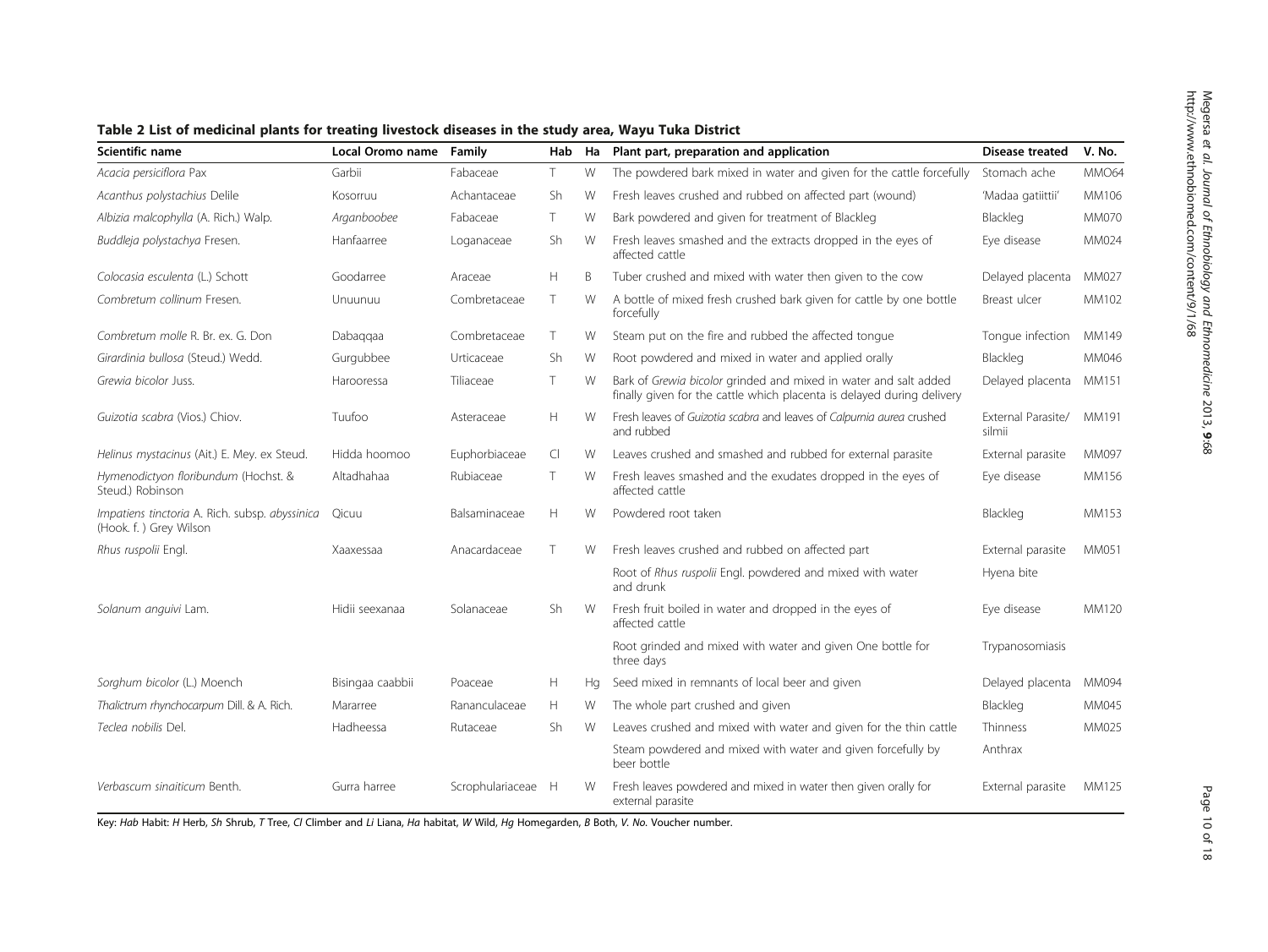| Scientific name                                               | Local Oromo name | Family          | Hab | Ha | Plant part, preparation and application                                                                                                                                                                              | Disease treated   | V. No.       |
|---------------------------------------------------------------|------------------|-----------------|-----|----|----------------------------------------------------------------------------------------------------------------------------------------------------------------------------------------------------------------------|-------------------|--------------|
| Calpurnia aurea (Ait.) Benth.                                 | Ceekaa           | Fabaceae        | Sh  | W  | Fresh leaves soaked in water and wash the<br>body of calf                                                                                                                                                            | External parasite | MM074        |
|                                                               |                  |                 |     |    | 9 juvenile leaves of Calpurnia aurea, 9 leaves<br>of Senna occidentalis and 9 juvenile leaves of<br>Clausena anisata smashed and the extracts taken.<br>One cup of tea is given for man and half cup<br>for Children | Ascaris           |              |
|                                                               |                  |                 |     |    | Leaves crushed and mixed in water given by<br>bottle forcefully                                                                                                                                                      | Snake bite        |              |
| Cucurbita pepo L.                                             | <b>Buggee</b>    | Cucurbitaceae H |     | Hq | The dried seed roasted and eaten                                                                                                                                                                                     | Tape worm         | MM018        |
|                                                               |                  |                 |     |    | Fruit cooked and rubbed on affected part                                                                                                                                                                             | External parasite |              |
| Cucumis ficifolius A. Rich.                                   | Faca'aa          | Cucurbitaceae H |     | W  | Very few fresh root chewed with salt                                                                                                                                                                                 | Gonorrhea         | MM026        |
|                                                               |                  |                 |     |    | Very few root powdered and mixed with one<br>litter of water then given to the cattle forcefully                                                                                                                     | Blackleg          |              |
| Guizotia abyssinica (L.f.) Cass.                              | Nuugii           | Asteraceae      | H   | Hq | Seed roasted powdered and the decoction drunk                                                                                                                                                                        | Swelling          | MM036        |
|                                                               |                  |                 |     |    | Seed powdered and rubbed on madaa gatiitii of oxen                                                                                                                                                                   | Madaa gatiittii   |              |
| Hordeum vulgare L.                                            | Garbuu           | Poaceae         | H   | Hq | Seed of Hordeum vulgare powdered with seed of<br>Brassica carinata and drunk                                                                                                                                         | Swelling          | MM082        |
|                                                               |                  |                 |     |    | Seed covered and left to let germinate then grinded<br>and mixed with remnants of local beer or 'tella' and<br>given orally                                                                                          | Blotting          |              |
| Justicia schimperiana (Hochst. ex Nees) T. Anders. Dhummuugaa |                  | Acanthaceae     | Sh  | Ha | Fresh leaves crushed and given for hen or cock                                                                                                                                                                       | Coccidiosis       | <b>MM008</b> |
|                                                               |                  |                 |     |    | Leaves put on fire with leaves of Brucea antidysentrica<br>and rubbed on head                                                                                                                                        | Headache          |              |
| Lepidium sativum L.                                           | Shinfaa          | Brassicaceae    | H   | Ha | Dried seed powdered and eaten with injera to get cure<br>from malaria or rubbed the body for protection from<br>mosquito bite                                                                                        | Malaria           | MM015        |
|                                                               |                  |                 |     |    | Seed powdered in water and given by the bottle forcefully                                                                                                                                                            | Blackleg          |              |
| Linum usitatissimum L.                                        | Talbaa           | Linaceae        | H   | Hq | The hair washed by seeds of Linum usitatissimum and used<br>as a soap                                                                                                                                                | Dandruff          | MM096        |
|                                                               |                  |                 |     |    | Seed powdered and given by mixing in water                                                                                                                                                                           | Breast ulcer      |              |
| Lotus corniculatus L.                                         | Abbaa qiddii     | Fabaceae        | H   | W  | Powdered root taken with tea                                                                                                                                                                                         | Snake bite        | MM065        |
| Kalanchoe laciniata (L.) DC.                                  | Bosoggee         | Crassulaceae    | H   | W  | Fresh or dried root of Kalanchoe laciniata, seed of Capsicum<br>frutescens, Allium sativum and leaves of Croton macrostachyus<br>Powdered together and given for affected cattle                                     | Blackleg          | MM158        |
| Malva verticillata L.                                         | Karfichoo        | Malvaceae       | H   | W  | Leaves cooked and the smoke inhaled to get relief from 'Mich'                                                                                                                                                        | Fibril illness    | MM150        |
| Maesa lanceolata Forssk.                                      | Abbayyii         | Myrsinaceae     | Sh  | W  | Fresh leaves crushed and rubbed on the body                                                                                                                                                                          | External parasite | MM079        |

## <span id="page-10-0"></span>Table 3 List of medicinal plants for treating both human and livestock diseases in the study area, Wayu Tuka District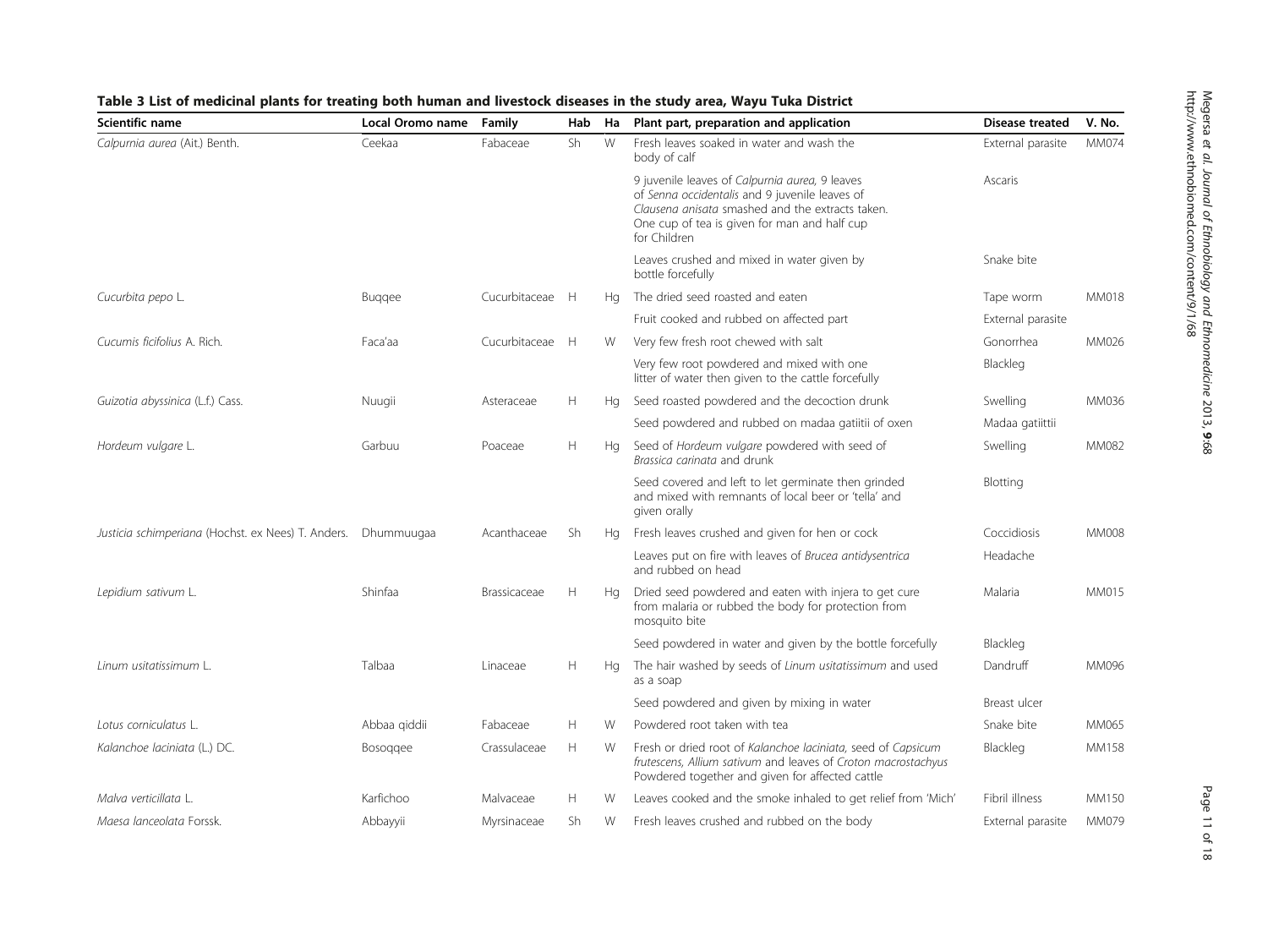| Nicotiana tabacum L.           | Tamboo   | Solanaceae   | H  | Ha | Leaves crushed and mixed with water and drunk                                                                                                                                                                                                 | Snake bite       | MM004        |
|--------------------------------|----------|--------------|----|----|-----------------------------------------------------------------------------------------------------------------------------------------------------------------------------------------------------------------------------------------------|------------------|--------------|
|                                |          |              |    |    |                                                                                                                                                                                                                                               |                  |              |
|                                |          |              |    |    | Leaves crushed and tied on affected part                                                                                                                                                                                                      | Snake poison     |              |
|                                |          |              |    |    | Leaves crushed and put in the mouth then the cow will<br>not drink water or feed for certain minutes until the leech<br>come out                                                                                                              | Leeching         |              |
| Rumex nepalensis Spreng.       | Timijjii | Polygonaceae | Н  | W  | Few root chewed and swallowed                                                                                                                                                                                                                 | Gastric          | MM055        |
|                                |          |              |    |    | Fresh leaves crushed and mixed with Leaves of Acanthus<br>polystachius By mixing with butter creamed on affected part                                                                                                                         | Spider poison    |              |
|                                |          |              |    |    | Root powdered and mixed in water then mixed in water<br>and given for the cattle forcefully (waga'uu)                                                                                                                                         | Blackleg         |              |
| Stereospermum kunthianum Cham. | Botoroo  | Bignoniaceae |    | W  | Fresh/ Dried bark of Stereospermum kunthianum Cham.,<br>bark of Croton macrostachyus, Root of Cucumis ficifolius,<br>bulb of Allium sativum L. and seed of Capsicum frutescens<br>powdered together and half of a bottle given for three days | 'Kaashmeer'      | MM176        |
|                                |          |              |    |    | Dried bark put on fire and the smoke inhaled                                                                                                                                                                                                  | Evil eye         |              |
|                                |          |              |    |    | Powdered and mixed with water and one cup of tea taken<br>for three days                                                                                                                                                                      | S.ache           |              |
|                                |          |              |    |    | Leaves crushed and rubbed                                                                                                                                                                                                                     | Spider poison    |              |
| Vernonia amygdalina Del.       | Eebicha  | Asteraceae   | Sh | Ha | Leaves crushed and mixed with remnants of local beer(Tella') and<br>given for the cow                                                                                                                                                         | Delayed placenta | <b>MM010</b> |
|                                |          |              |    |    | Leaves crushed and soak in water and the exudates drunk orally<br>for five days                                                                                                                                                               | Malaria          |              |

## Table 3 List of medicinal plants for treating both human and livestock diseases in the study area, Wayu Tuka District (Continued)

Key: Hab Habit, H Herb, Sh Shrub, T Tree, Cl Climber and Li Liana, Ha habitat, W Wild, Hg Homegarden, B Both, V. No. Voucher number.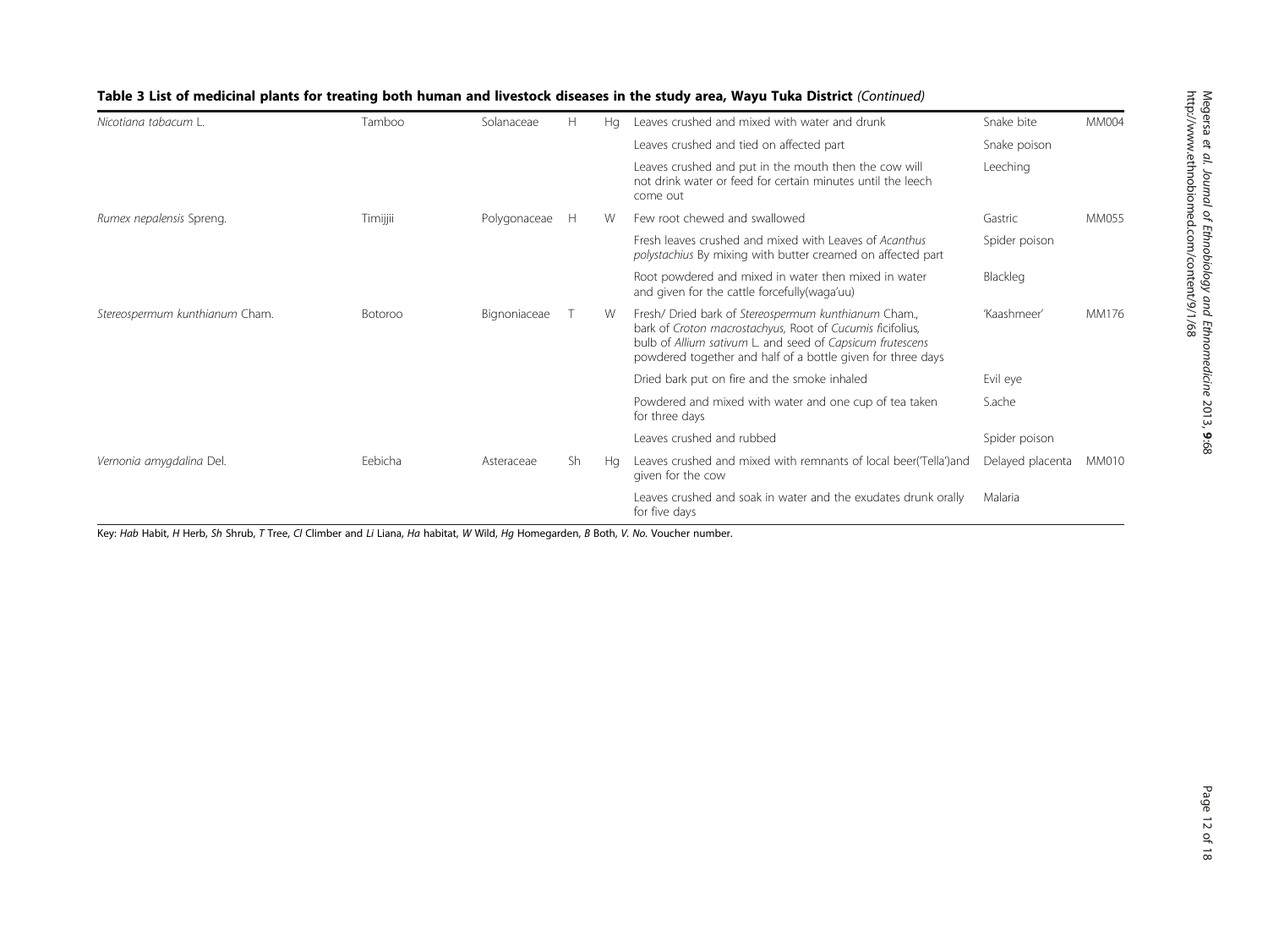<span id="page-12-0"></span>Table 4 Taxonomic diversity of medicinal plants in the study area

| Family            | Number<br>of genera | Percentage | Number<br>of species | Percentage<br>of species |
|-------------------|---------------------|------------|----------------------|--------------------------|
| Fabaceae          | 11                  | 10.0       | 15                   | 12.0                     |
| Solanaceae        | 4                   | 3.7        | 8                    | 6.3                      |
| Asteraceae        | 5                   | 4.6        | 7                    | 5.6                      |
| Lamiaceae         | 5                   | 4.6        | 6                    | 4.7                      |
| Poaceae           | 6                   | 5.5        | 6                    | 4.7                      |
| Cucurbitaceae     | 5                   | 4.6        | 5                    | 4.0                      |
| Rutaceae          | 4                   | 3.7        | 5                    | 4.0                      |
| Euphorbiaceae     | 5                   | 4.6        | $\overline{4}$       | 3.0                      |
| Rubiaceae         | 3                   | 2.7        | $\overline{4}$       | 3.0                      |
| Boraginaceae      | 3                   | 2.7        | 3                    | 2.3                      |
| Malvaceae         | 3                   | 2.7        | 3                    | 2.3                      |
| Rosaceae          | $\mathfrak{D}$      | 2.0        | 3                    | 2.3                      |
| Other 44 families | 52                  | 48.0       | 57                   | 45.0                     |
| Total             | 108                 | 100        | 126                  | 100                      |

medicinal plants which are expected to be highly toxic. For such medicines the measurement was undertaken by little finger index and very few amounts of the prepared medicine taken by a cup of coffee (Locally known as 'Sinii'). For example, medicines prepared from Phytolacca dodecandra, Cucumis ficifolius, Carissa spinarum and Securidaca longepedunculata are toxic if overdosed. The second is the dosage used for medicinal plants which can have little effect. The dosage is measured by hand palm and taken by bottle or locally made material from Lagenaria siceraria known as 'Hullee'. E.g., traditional medicines prepared from Vernonia amygdalina. In the third case there are medicinal plants that do not have any observable side effect. Medicines prepared from Allium sativum, Citrus limon, and Citrus aurantium can be taken according to personal preference of the patient.





Moreover, informants indicated the effectiveness of traditional medicines to get relief from certain diseases including rabies and health problems associated with the liver, spider poisoning and those caused by bat urine.

#### Methods of preparation of traditional medicine

In the study area, the most common methods of preparation of traditional medicine from plant material was crushing (29%), followed by powdering (28%) and others (Table 5).

#### Importance of medicinal plants in the study area

Paired comparison ranking of 7 medicinal plants that were reported as effective for treating blackleg, was conducted after selecting 9 informants. The informants were asked to compare the given medicinal plants based on their efficacy. The results showed that Cucumis ficifolius scored the highest mark and ranked first indicating that it was the most effective in treating blackleg and followed by Lepidium sativum (Table [6\)](#page-13-0).

#### Direct matrix ranking of multipurpose medicinal plants

Among the medicinal plants reported by the informants, there were those that were used for other purposes and thus grouped as multipurpose species. Key informants first identified eight medicinal plant species that were used by the community for additional purpose including fire wood, charcoal making, construction purposes, food, fencing and forage. Application of direct matrix ranking to these species showed that Cordia africana was the

|                |  | Table 5 Method of preparation of traditional medicine in |  |
|----------------|--|----------------------------------------------------------|--|
| the study area |  |                                                          |  |

| Method of preparation | Number of preparations | Percentage |
|-----------------------|------------------------|------------|
| Crushing              | 39                     | 29.0       |
| Powdering             | 38                     | 28.0       |
| Chewing               | 19                     | 14.0       |
| Concoction            | 17                     | 12.6       |
| Decoction             | 11                     | 8.0        |
| Others                | 13                     | 10.0       |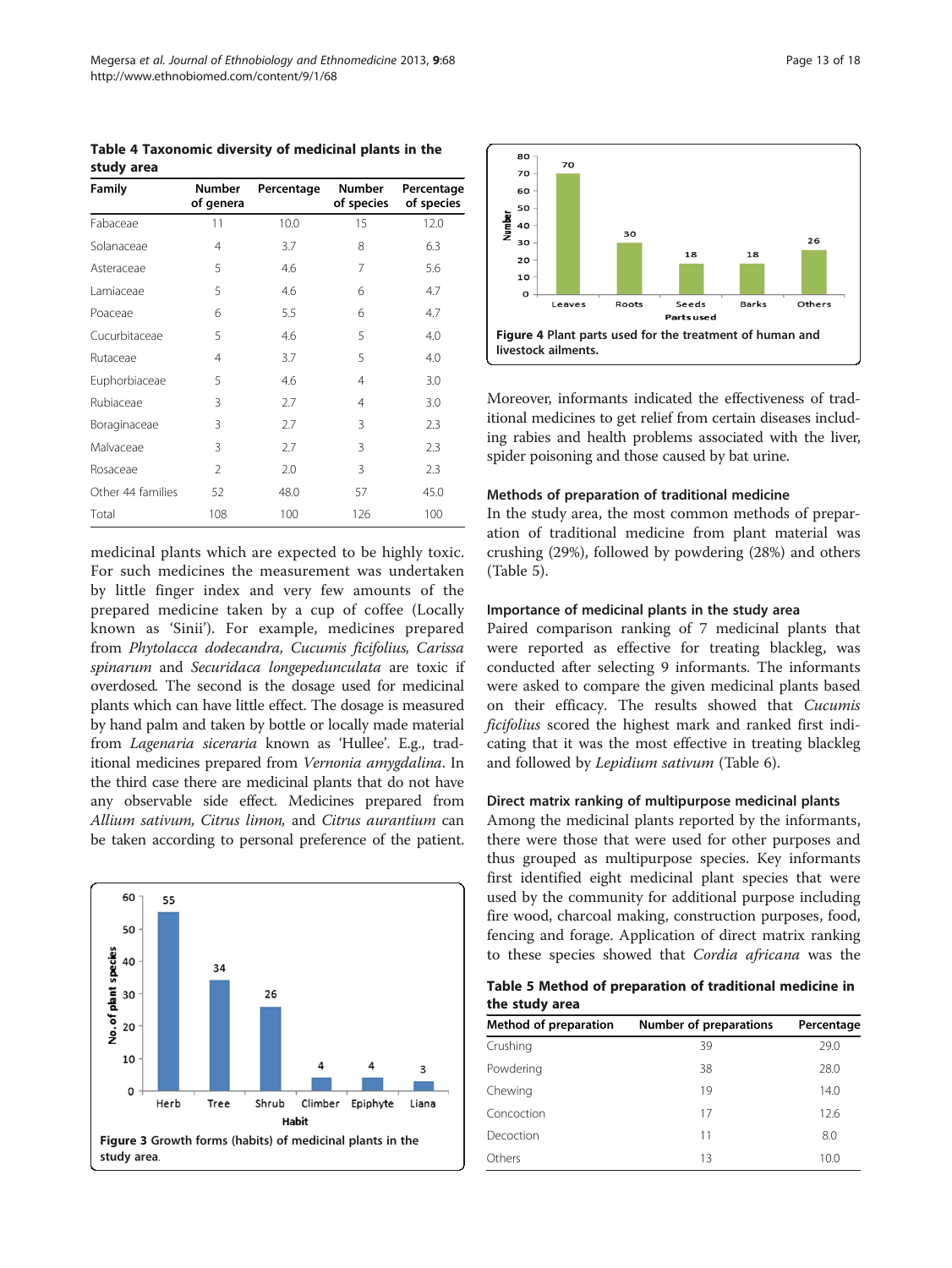| Medicinal plants used    | Respondents (R1-R9) |                |                |              |                |              |                          |                |                |       |                            |
|--------------------------|---------------------|----------------|----------------|--------------|----------------|--------------|--------------------------|----------------|----------------|-------|----------------------------|
|                          | R1                  | R <sub>2</sub> | R <sub>3</sub> | <b>R4</b>    | R <sub>5</sub> | <b>R6</b>    | R7                       | R <sub>8</sub> | R <sub>9</sub> | Total | Rank                       |
| Clematis simensis        |                     |                |                |              |                | $\mathbf{0}$ |                          | $\circ$        |                |       | 6 <sup>th</sup>            |
| Cucumis ficifolius       |                     | 5              | 5              | 4            | 6              | 4            | 6                        | 4              |                | 44    | 1 <sup>st</sup>            |
| Cyphostemma cyphopetalum |                     |                |                | $\mathbf{0}$ | 0              |              | $\mathbf{0}$             |                | 0              | 5     | 7 <sup>th</sup>            |
| Kalanchoe laciniata      |                     | 4              |                |              | 4              | 3            | $\overline{\phantom{a}}$ |                |                | 27    | $\mathsf{r}^{\mathsf{th}}$ |
| Lepidium sativum         |                     | 4              | 5              | 5            | 3              | 4            |                          | 4              |                | 38    | 2 <sup>nd</sup>            |
| Rumex nepalensis         |                     | 3              | 4              | 4            | 4              | 4            | $\overline{4}$           |                | 4              | 35    | 3rd                        |
| Thalictrum rhynchocarpum | 6                   | 3              | 3              | 5            | 3              | 4            | 3                        |                | 4              | 33    | $4^{\text{th}}$            |

<span id="page-13-0"></span>Table 6 Paired comparison of medicinal plants used to treat blackleg in the study area

best, followed by Eucalyptus globulus and Crotom macrostachyus (Table 7).

#### Informant consensus factor (ICF)

The result showed that, diseases that were frequent in the study area have higher Informant Consensus Factor. Medicinal plants that are effective in treating certain disease and well known by community members also have higher ICF. Malaria and headache had the highest ICF value (0.85) whereas, Rabies had the lowest ICF value (0.25) (Table [8](#page-14-0)).

#### Threats to medicinal plants and conservation practices in the study area

In Wayu Tuka District various factors that were considered as main threats for medicinal plants were recorded by discussion with the informants. Accordingly, the major factors reported were deforestation for the purpose of agricultural expansion (75%), overgrazing (10%), collection of plant material for construction (10%) and fire wood (5%).

People of the study area know the benefits of conserving medicinal plants. However, the effort of conserving medicinal plants is very limited (minimal). That is an evident for being only 26% of medicinal plants were collected from homegarden. Local healers who frequently make use of medicinal plants for a living do not

conserve medicinal plants very well, and they preferred to collect them from wild stands when patients visit them. It was explained by informants that local healers do this in order not to let the other community members know the identity of the medicinal plants they are using. Informants further explained that if healers planted the species in their homegardens, they suspect that somebody else might see them while they are preparing the medicine from the plants and start to prepare them and reduce the income which could have gone to the healer. Further observations showed some medicinal plants frequently growing in homegardens, including Ocimum urticifolium and Ruta chalepensis, the medicinal plant knowledge of which is in the public domain. Beliefs have reported to have some contributions to conservation of medicinal plants. It was reported that medicinal plants collected during 'Chegino' (that means Monday, Wednesday and Friday) are not used, and limitation of days for collecting medicinal plants reduces the effect of over-harvesting.

#### **Discussion**

#### Medicinal plants used to treat human and livestock ailments in the study area

A considerable number (126) of medicinal plants have been documented in this study. The number of reported medicinal plants and their uses by the local people of

Table 7 Direct matrix ranking of eight multipurpose medicinal plants (Average score of 8 key informants)

|                       |                 |           | <b>Total</b> |              |          |       |          |    |                 |
|-----------------------|-----------------|-----------|--------------|--------------|----------|-------|----------|----|-----------------|
| <b>Plant species</b>  | <b>Medicine</b> | Fire wood | Charcoal     | Construction | Food     | Fence | Forage   |    | Rank            |
| Acacia abyssinica     |                 | 4         |              | 4            | 0        |       |          | 17 | $4^{\text{th}}$ |
| Cordia africana       |                 | 4         |              |              |          |       |          | 22 | 1 <sub>st</sub> |
| Croton macrostachyus  |                 | 4         |              | 4            | $\Omega$ |       |          | 18 | ι ασ            |
| Eucalyptus globulus   | 4               |           |              |              | $\Omega$ |       | $\Omega$ | 19 | 2 <sub>nd</sub> |
| Justicia schimperiana |                 |           |              |              | $\Omega$ | 4     | 3        | 15 | 6 <sup>th</sup> |
| Prunus africana       |                 |           |              |              | $\Omega$ | 3     | 0        | 16 | $E$ th          |
| Rhamnus prinoides     | 4               |           |              |              | $\Omega$ |       |          | 12 | ₹th             |
| Ricinus communis      |                 |           |              |              |          |       |          | 10 | oth             |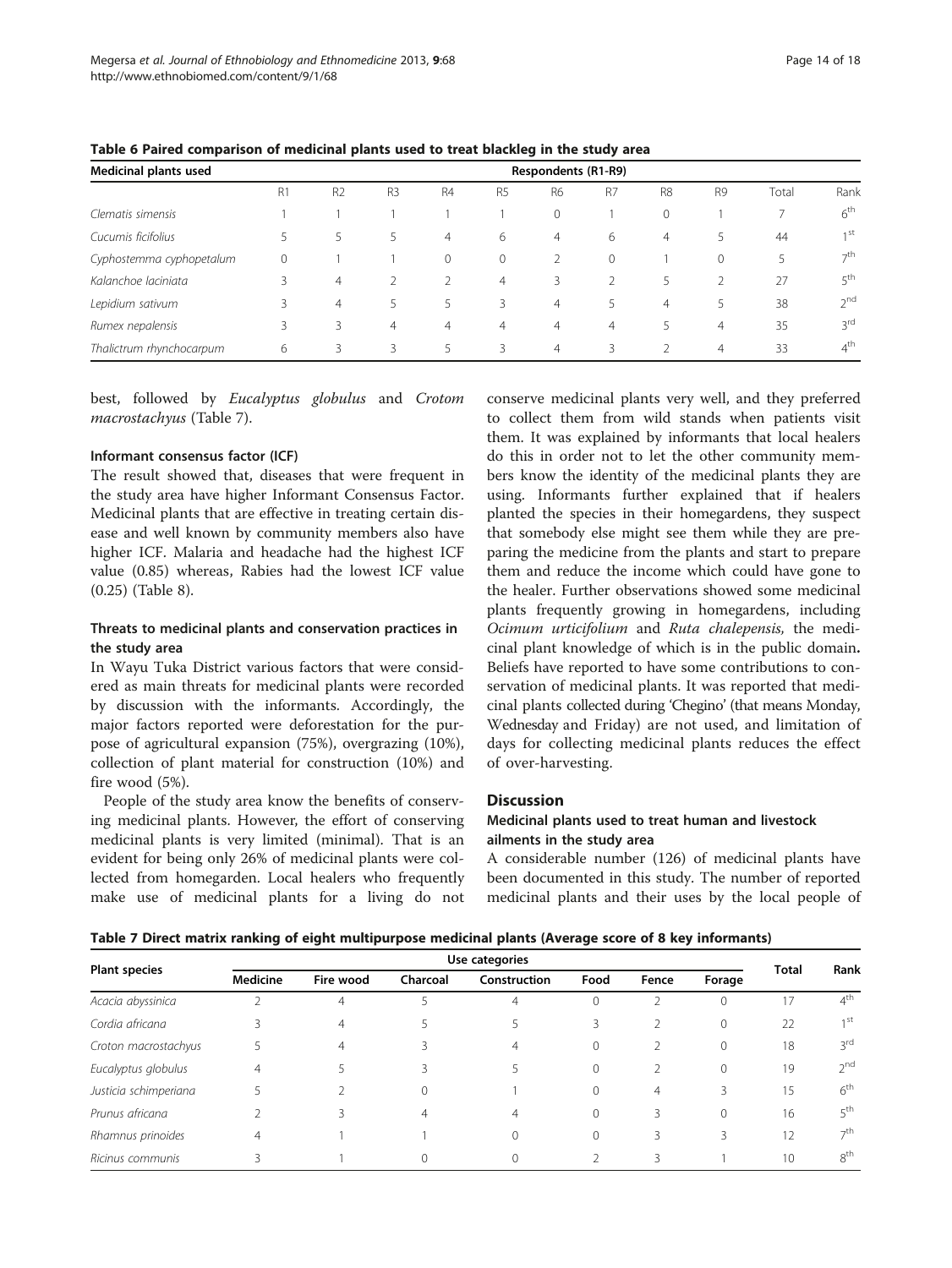| Category                                                         | No. of spp. | Total % of spp. | No. of use citation | % of use citation | ICF  |
|------------------------------------------------------------------|-------------|-----------------|---------------------|-------------------|------|
| Malaria and headache                                             |             | 5.5             | 42                  | 13.0              | 0.85 |
| Fibril illness, swelling and evil eye                            | 9           | 7.0             | 40                  | 12.4              | 0.79 |
| Intestinal parasite, diarrhea, amoeba and stomach ache           | 17          | 13.5            | 60                  | 19.0              | 0.72 |
| Ear, eye and tooth ache (Organ)                                  |             | 5.5             | 23                  | 7.5               | 0.71 |
| Cattle ailments (Blackleg, Anthrax, Leech and External parasite) | 14          | 11.0            | 30                  | 10.0              | 0.55 |
| Common cold and cough                                            | 8           | 6.0             | 16                  | 5.0               | 0.53 |
| Snake bite, spider poison and bat poison                         | 16          | 12.6            | 28                  | 9.0               | 0.44 |
| Skin diseases, skin cut and wound                                | 25          | 20.0            | 41                  | 13.0              | 0.40 |
| Lung, kidney and liver diseases (Organ)                          | 8           | 6.0             | 12                  | 4.0               | 0.36 |
| Gonorrhea and menstruation                                       | 3           | 2.0             | 4                   | 2.0               | 0.33 |
| Rabies                                                           |             | 5.5             | 9                   | 3.0               | 0.25 |

<span id="page-14-0"></span>Table 8 Informant consensus factor by categories of diseases in the study area, Wayu Tuka District

the District indicates the depth of the local indigenous knowledge on the medicinal plants and their applications. Out of the collected medicinal plants, 78 species were reported for use in the treatment of human diseases, whereas 23 species were used to treat livestock ailments and 25 species were used to treat both human and livestock ailments. Similar findings were reported by other studies [\[24](#page-16-0)-[27](#page-16-0)] in other parts of Ethiopia where local people use more medicinal plants to treat human diseases than livestock ailments.

Various studies [\[27-29](#page-16-0)] conducted in Ethiopia as well as in other countries of the world reported that the majority of medicinal plants are being harvested from noncultivated areas. This observation is a good indication of the fact that the local people have not yet started cultivating the majority of the plant species they are using as medicines. Some medicinal plants recorded in Wayu Tuka District were also used as remedies in other parts of Ethiopia. Accordingly, 51 medicinal plants were documented in [\[28](#page-16-0)]; 47 species in [[30\]](#page-16-0); 41 species in [\[24\]](#page-16-0); 36 species in [\[25\]](#page-16-0); 33 species in [\[31\]](#page-16-0); 30 species in [\[26\]](#page-16-0) and 15 species in [\[32,33\]](#page-16-0). The fact that some of the reported plants are having similar uses elsewhere can be considered as indication of their pharmacological effectiveness [[31](#page-16-0)].

Among the families, Fabaceae was represented by 15 species (12%) followed by Solanaceae which had 8 species. The finding of the family Fabaceae as the contributor of higher number of plant species used for medicinal purposes than other families is in line with similar studies elsewhere in Ethiopia [\[30,31,34](#page-16-0)[-36](#page-17-0)], whereas other researchers reported that Asteraceae is the leading family with highest number of medicinal plants [\[24,25,32](#page-16-0)]. Both findings are reasonable since the two families are both represented by higher number of species in the Ethiopian Flora.

The most widely used plant remedies by people of Wayu Tuka District were obtained from herbs which

constituted the highest category of 55 species (43.6%). This finding is in line with other results [[24](#page-16-0),[26](#page-16-0),[30,33](#page-16-0)[,37](#page-17-0)]. Moreover, Giday et al. [\[33](#page-16-0)] reported that Zay people derive their medicine from herbs partly because of the fact that forests have been degraded and it takes much time and effort to harvest plant material from medicinal trees. It is true that herbs can grow everywhere (roadside, homegarden, farmland and in wild habitats) and common in the study area compared with other species such as trees, shrubs and climbers. However, other findings [[25,27,34-](#page-16-0)[36,38\]](#page-17-0) indicated that shrubs were the most frequently used plant categories.

People of the study area, prepare remedies for human or livestock ailments, either from single plant or plant parts or by mixing them. Most of medicinal plants reported from the study area were claimed to be prepared from a single plant or plant part. Similar findings were also reported for use of multiple plants or plant parts for a single health problem [[35](#page-16-0)[,39,40](#page-17-0)] and use of single species was rare. This finding deviated from that reported by another researcher [[30\]](#page-16-0) who reported that 78% of the preparations of traditional medicine by people of Chelya Wereda were drawn from mixtures of different plants or plant parts and another work [[36\]](#page-17-0) also reported that local healers of Sokoru mostly used more than one plant species to prepare remedy for an ailment. In the present study, it was observed that healers mostly used multiple plants or plant parts in order to increase the strength and efficacy of the drug as they reported during the interview. For example, rabies was treated by mixing the bark of Clausena anisata, leaves of Sida rhombifolia, root of Cucumis ficifolius, and root bark of Brucea antidysentrica. They used different additives like soil, ash, honey, salt, sugar, local beer, milk and butter in order to increase the flavor, taste and general acceptability of certain orally administered remedies. This means that since traditional medicines could have sour or bitter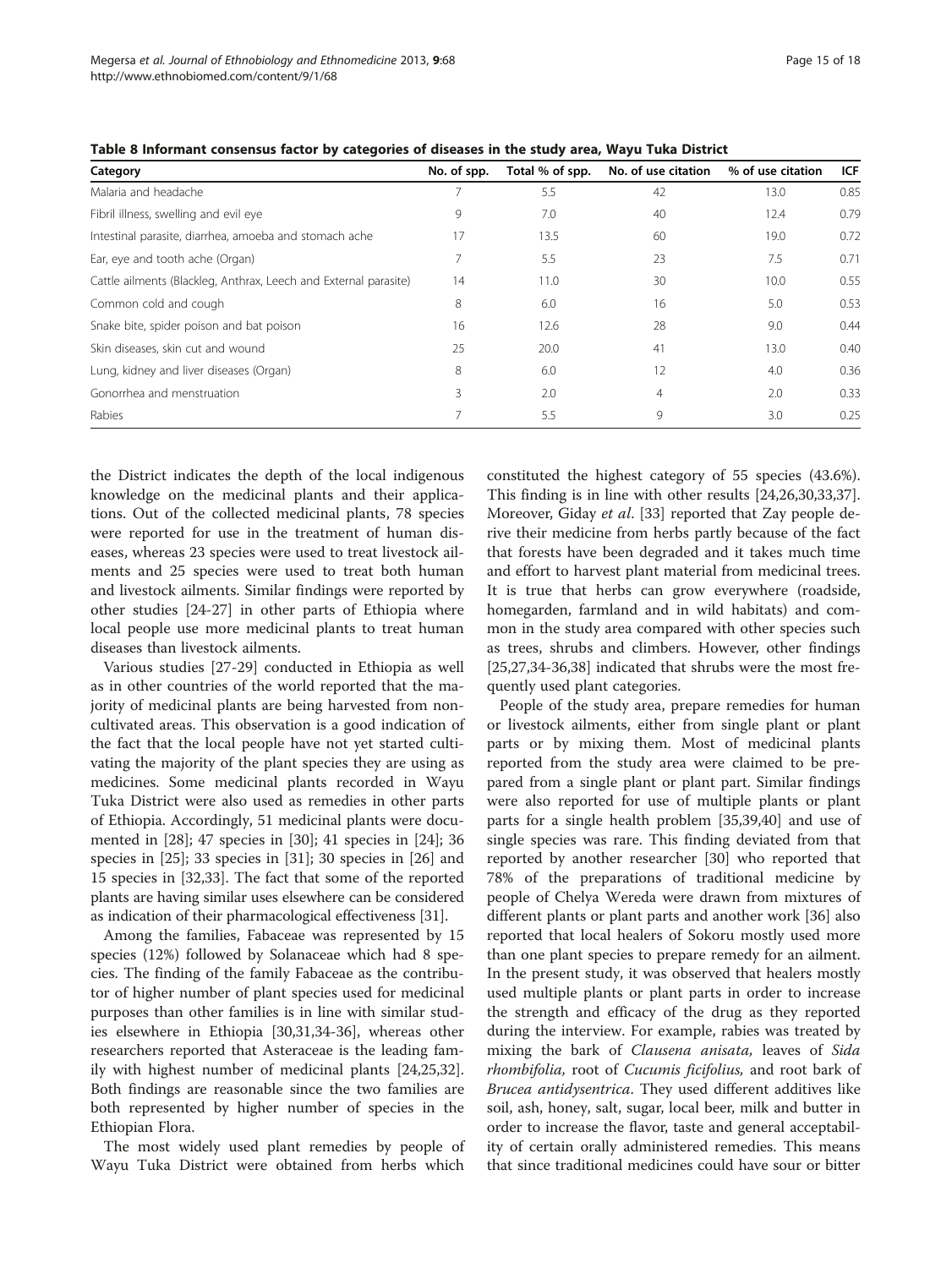tastes in most cases the additives reduce such tastes and may even improve the efficacy of the medicine.

The finding of leaves to be the most widely harvested plant parts is inline with other results [\[24,30-32](#page-16-0)]. However, other findings [\[25,26,35](#page-16-0)] indicated that roots were mostly utilized plant part. It was reported that collection of root, bark and whole plants might kill plants in harvest [\[41\]](#page-17-0). The same document also reported that root, which accounts for 58.3% is the most extensively used plant part in Ethiopia. Utilization of leaves may not cause detrimental effect on the plants compared with plant species in which root is utilized. However, this has to be seen on a case by case basis.

#### Mode of preparation, condition and route of application

Crushing was the most widely used method of preparation of remedy in the area. This finding agrees with the findings of Getaneh [[24](#page-16-0)], Yineger and Yehuwalaw [[36](#page-17-0)] and Yirga [\[42](#page-17-0)]. However, the finding of Mesfin et al. [[25](#page-16-0)] and Amenu [[30\]](#page-16-0) shows that powdering and pounding are the dominant method of preparation in Wonago and Chelya Woreda respectively.

The majority of the medicines (74%) were prepared from fresh plant materials in the study area. Different studies from other parts of Ethiopia also reported similar results [[24](#page-16-0)-[26,28,31,32,](#page-16-0)[42,43\]](#page-17-0). Preference of application of fresh plant parts is related to the efficiency of the medicines in curing diseases compared with the dried parts. This is because of the fact that most important chemical may be changed upon drying [[44\]](#page-17-0). On the other hand, utilization of fresh plant parts may threaten the plants through frequent collection including in dry seasons since local people made minimal efforts in storing dried plant material for later use.

About 64% of the medicines in the area were administered orally and 27.3% used as dermal applications. In similar studies, other researchers reported oral administration of medicine as the leading route of application, in particular the results from Chelya Wereda [[30\]](#page-16-0) and Fentalle area [\[35](#page-16-0)], which accounted for 60.3% and 54.7% respectively. Similarity among those results showed that internal diseases are more prevalent in Ethiopia.

#### Effectiveness and dosage of medicines

Medicinal plants are reported to be effective in certain diseases. The results from Sokoru District [[36](#page-17-0)] indicated that local people visit traditional healers even in preference to modern medications. In the present study, local people indicated their preferences for traditional medicines over modern drugs to get relief from certain diseases including rabies and health problems associated with the liver, spider poisoning and those caused by bat urine.

Lack of consistency regarding amount of medicines to be used was observed among informants during the interview. It was reported that lack of precise dosage is one drawback of traditional medicinal plants [\[39,45,46\]](#page-17-0).

#### Threats to medicinal plants and conservation practices in the study area

Medicinal plants are at increasing risk from destruction of their habitats (agricultural activities, fire wood collection, collecting plants for construction, overgrazing by domestic animals, urbanization) and over-harvesting of known medicinal species. As already indicated, most medicinal plants in the study area relied on collection of leaves and this practice helps to reduce the rate of threats on plant species compared with utilization of roots. However, there were medicinal plants in the study area in which roots were collected for treatment of ailments. As a result, over collection poses a threat to medicinal plants in the cases of harvesting the roots. This was observed in the cases of Cucumis ficifolius, Rumex nepalensis and Securidaca longepedunculata. These medicinal plant species were used to treat blackleg, evil eye and liver diseases and informants reported that it is difficult to collect them easily and they are getting lost due to over utilization for medicinal purposes.

Informants highly cited that deforestation became the most threatening factor on medicinal plants as reported by other researchers [[25](#page-16-0),[33](#page-16-0)]. In this respect, plant species with multiple uses were said to be highly affected as also witnessed during the research. For instance, local people of the area preferred Cordia africana for construction; timber production, charcoal and medicine and it is on the verge of being eliminated from the area.

The conservation of medical plants in the study area was minimal rather beliefs have some contributions to conservation of medicinal plants as also reported by another study [\[27,30\]](#page-16-0). Keeping the knowledge on medicinal plants secretly can also have some contribution for their conservation. Thus, if medicinal plants are known by all people the impact could increase [\[25\]](#page-16-0).

#### Conclusion

The present study records 126 reported medicinal plants and their uses and majority of traditional medicinal plants were harvested mostly from wild. In the study area herbs constituted the highest proportion of medicinal plants to be utilized. Majority of medicinal plant species were harvested for their leaves and utilization of leaves may not cause detrimental effect on the plants compared with plant species in which root is utilized. Although high numbers of medicinal plants have been reported to be used for the treatment of human and livestock health problems, they are being threatened by different human activities while conservation efforts are minimal in the area. Deforestation for agricultural purpose was the major threat reported to medicinal plants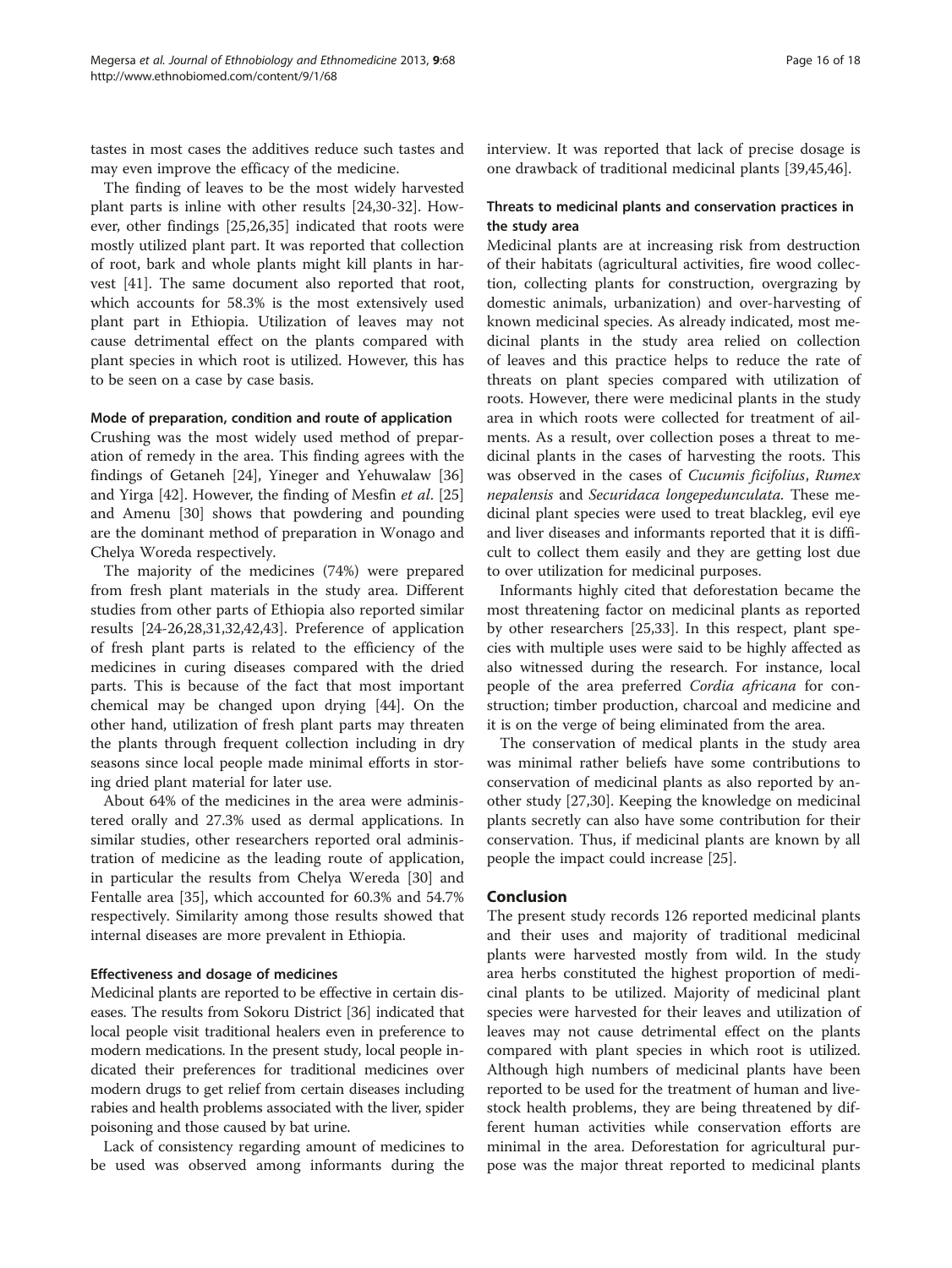<span id="page-16-0"></span>of the study area. To save medicinal plants from further loss, the District Agricultural Office needs to team up with the local people, including by providing to the community planting materials of the most threatened and preferred medicinal and multipurpose species so that they can grow them in their homegardens. Moreover, the documented medicinal plants can serve as a basis for future investigation of modern drug.

#### Competing interest

The authors declare that they have no competing interests.

#### Authors' contributions

We have made substantive intellectual contribution to this study in data collection, identification of plants, preparation and editing of the manuscript and proof reading. MM conducted the field work, identified the plants, analyzed the data and wrote the draft of manuscript. ZA identified the plants, edited the manuscript, provided comments and suggestions on the manuscript. EK identified the plants, provided comments and suggestions on the manuscript. AB and BW edited, provided comments and suggestions on the manuscript. All authors read and approved the final manuscript.

#### Acknowledgments

We are very much grateful to Wayu Tuka District administration for their corporation in allowing us to carry out the study. Especially, Mr. Yadessa Abdi is heartfully acknowledged for his help in convincing the local people to participate in the study. Moreover, informants are fully acknowledged for their participation by providing relevant responses to the questions. Thus, without them the study would not have been realized. We also gratefully acknowledge the financial support provided by Addis Ababa University.

#### Author details

<sup>1</sup>Department of Biology, Medawalabu University, P.O. Box 247, Robe, Ethiopia. <sup>2</sup>National Herbarium, Addis Ababa University, P.O. Box 3434, Addis Ababa, Ethiopia. <sup>3</sup>Department of Environmental Health Sciences and Technology, Jimma University, P.O. Box 378, Jimma, Ethiopia.

#### Received: 11 February 2013 Accepted: 22 September 2013 Published: 25 September 2013

#### References

- 1. MacDonald I: Current trends in ethnobotany. Trop J Pharm Res 2009, 8(4):295–297.
- 2. Connive V, Steven K: Introduction to ethnobotany. 1996. [\[www.accessexcallence](http://www.accessexcallence-org/RC/ethnobotany/index.html)[org/RC/ethnobotany/index.html\]](http://www.accessexcallence-org/RC/ethnobotany/index.html). (Accessed on 05/06/2010).
- WHO: Traditional medicine and modern health care: progress report by the director general. Geneva: World Health Organization; 1991.
- 4. WHO: Legal status of traditional medicine and complementary/alternative medicine: A world wide review. Geneva: World Health Organization; 2001.
- 5. WHO: Traditional medicine. 2008. Fact sheet No34. 6. Wright CW: Plant derived antimalarial agents: new leads and challenges.
- Phytochemistry 2005, 4:55–61. 7. Verma S, Singh SP: Current and future status of herbal medicines. Vet World 2008, 1(11):347–350.
- 8. Rai LK, Pankaj P, Sharma E: Conservation threats to some important medicinal plants of Sikkim Himalya. Biol Conserv 2000, 3:27–34.
- 9. Samy RP, Gopalakrishnakone P: Current status of herbal medicines and their future perspectives. Nat Proc 2007, 1176:1–13.
- 10. Abebe D, Zewdu M, Demissei A: The role of medicinal plants in health care coverage of Ethiopia, the possible integration. In Conservation and sustainable use of medicinal plants in Ethiopia, proceeding of the national work shop, 28 april-01 May. Addis Ababa: Institute of Biodiversity Conservation and Research; 2001:6–21.
- 11. Poaceae (Graminae). In Flora of Ethiopia and Eritrea Volume 7. Edited by Hedberg I, Edwards S. Ethiopia and Uppsala: The National Herbarium Addis Ababa University; 1995.
- 12. Pittosporaceae to araliaceae. In Flora of Ethiopia and Eritrea, Volume 3. Edited by Hedberg I, Edwards S. Addis Ababa and Uppsala: The National Herbarium Addis Ababa University; 1989.
- 13. Plantaginaceae. In Flora of Ethiopia and Eritrea Volume 5. Edited by Hedberg I, Kelbessa E, Edwards S, Demissew S, Persson E. Ethiopia and Uppsala: The National Herbarium, Addis Ababa University; 2006.
- 14. Asteraceae. In Flora of Ethiopia and Eritrea, Part 2 Volume 4. Edited by Hedberg I, Friis I, Edwards S. Addis Ababa, Ethiopia and Uppsala: The National Herbarium; 2004.
- 15. Edwards S, Demissew S, Hedberg I (Eds): Flora of Ethiopia and Eritrea. Hydrocharitaceae to Arecaceae Volume 6. Uppsala, Sweden: The National Herbarium, Addis Ababa, Ethiopia, and Department of Systematic Botany; 1997.
- 16. Canellaceae to Euphorbiaceae. In Flora of Ethiopia and Eritrea Part 2 Volume 2. Edited by Edwards S, Tadesse M, Hedberg I. Addis Ababa, Ethiopia and Upssala, Sweden: The National Herbarium; 1995.
- 17. Magnoliaceae to Flacourtiaceae. In Flora of Ethiopia and Eritrea Part 1 Volume 2. Edited by Edwards S, Tadesse M, Demissew S, Hedberg I. Ethiopia and Upssala, Sweden: The National Herbarium Addis Ababa; 2000.
- 18. Hedberg I, Edwards S, Nemomissa S (Eds): Flora of Ethiopia and Eritrea. Apiaceae to Dipsacaceae Volume 4. Uppsala, Sweden: Issue part 1 The National Herbarium, Addis Ababa, Ethiopia, and Department Of Systematic Botany; 2003.
- 19. Wayu Tuka District: Annual report on population size and agriculture of the district. Gute: WTDAO; 2007.
- 20. Woldu Z: Forests in the vegetation types of Ethiopia and their status in the geographical context. In Forest genetic resources conservation: principles, strategies and actions, workshop proceedings. Edited by Edewards S, Demissie A, Bekele T, Haase G. Addis Ababa: Institute of Biodiversity Conservation and Research GTZ; 1999:1–38.
- 21. Martin GJ: Ethnobotany. A method manual. London, UK: Chapman and Hall; 1995.
- 22. Cotton CM: Ethnobotany. Principles and applications. Chichester, UK: John Willey and Sons Ltd; 1996.
- 23. Heinrich M, Ankl A, Frei B, Weimann C, Sticher O: Medicinal plants in Mexico: Healer's consensus and cultural importance. Soc Sci Med 1998, 47:1863–1867.
- 24. Getaneh S: Ethnobotanical Studies of Medicinal Plants in Debre Libanos Wereda, North Shewa Zone of Oromia Region, Ethiopia. In M. Sc. Thesis. Addis Ababa: Addis Ababa University; 2009.
- 25. Mesfin F, Demissew S, Teklehaymanot T: An ethnobotanical study of medicinal Plants in Wonago Woreda, SNNPR, Ethiopia. J Ethnobiol Ethnomed 2009, 5:28.
- 26. Teklehaymanot T, Giday M: Ethnobotanical study of medicinal plants used by people in Zegie Peninsula, Northwestern Ethiopia. J Ethnobiol Ethnomed 2007, 3:1–12.
- 27. Lulekal E, Kelbessa E, Bekele T: An ethnobotanical study of medicinal plants in Mana Angetu District, South Eastern Ethiopia. J Ethnobiol Ethnomed 2008, 4:10.
- 28. Tolasa E: Use, Threat and Conservation of Traditional Medicinal Plants by Indigenous People in Gimbi Woreda, Western Welegga, Ethiopia. In M. Sc. Thesis. Addis Ababa: Addis Ababa University; 2007.
- 29. Ugulu I, Baslar S, Yorek N, Dogan Y: The investigation and quantitative ethnobotanical evaluation of medicinal plants used around Izmir province, Turkey. J Med Plant Res 2009, 3(5):345–367.
- 30. Amenu E: Use and Management of Medicinal Plants by Indigenous People of Ejaji area (Chelya Woreda), West Shoa, Ethiopia. An Ethnobotanical Approach. In In M. Sc. Thesis. Addis Ababa: Addis Ababa University; 2007.
- 31. Hailemariam T, Demissew S, Asfaw Z: An ethnobotanical study of medicinal plants used by local people in the lowlands of Konta special Wereda, Southern Nations, Nationalities and People Regional State, Ethiopia. J Ethnobiol Ethnomed 2009, 6:25.
- 32. Yineger H, Kelbessa E, Bekele T, Lulekal E: Plants used in traditional management of Human ailments at Bale Mountain National Park, Southeastern Ethiopia. J Med Plant Res 2008, 2(6):132–153.
- 33. Giday M: An ethnobotanical study of medicinal plants used by the Zay People in Ethiopia. Skriftserie 2001, 3:81-99.
- 34. Giday M, Ameni G: An ethnobotanical survey on plants of veterinary importance in two Weredas of Southern Tigray, Northern Ethiopia. SINET: Ethiop J Sci 2003, 26(2):123–136.
- 35. Balemie K, Kelbessa E, Asfaw Z: Indigenous medicinal plant utilization, management and threats in Fentalle area, Eastern Shewa, Ethiopia. Ethiop J Biol Sci 2004, 3(1):37–58.